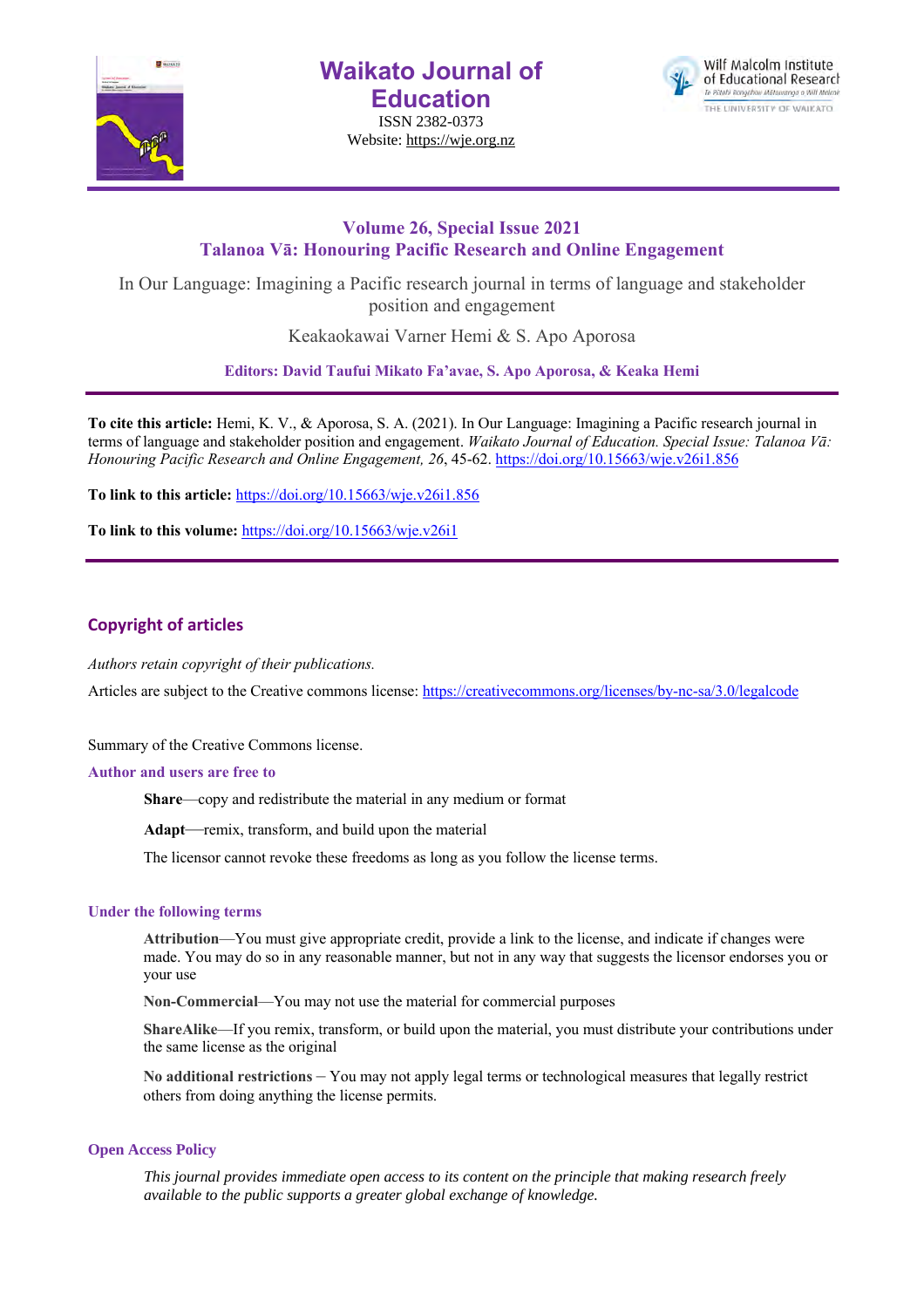# **Waikato Journal of Education**

Te Hautaka Mātauranga o Waikato



Volume 26, Special Issue, 2021: *Talanoa Vā:* Honouring Pacific Research and Online Engagement

# *In Our Language***: Imagining a Pacific research journal in terms of language and stakeholder position and engagement**

**Keakaokawai Varner Hemi & S. Apo Aporosa** The University of Waikato

New Zealand

# **Introduction**

A scan of academic databases shows research publications covering every topic from impending death in the *Journal of Near-death Studies* to keeping potatoes safe in the *Journal of Potato Storage*. The most popular languages for publications are in English, followed by French, German, Spanish and Chinese. While Chinese is the least popular, there are, nevertheless, over 1,400 Chinese language journals. As at March 2021, a search of the University of Waikato's library databases shows more than 72,000 published papers that focus to some degree on the Pacific. However, not one of those papers is published in a dedicated journal by, or among, Pacific peoples in their own languages.

The University of Waikato recently launched a new online Pacific academic journal which has been created by Pacific scholars for Pacific scholarship in Pacific languages. It is designed to address the research publication gap and other ethical, equitable and cultural issues associated with medium of expression and stakeholder position and engagement. This digital initiative has been launched as a global pandemic continues to impact connection and relationality. With this in mind, the article first examines the context and issues around language and research in terms of discrimination, ethics and other risks. Next, the article discusses the vulnerability and positionality of Pacific scholars, learners, peoples and communities in relation to the research publications. In the third and final part, we describe the journal initiative generally and our hopes for it—with a blatant invitation to other scholars to participate.

We admittedly speak from Kanaka Maoli/Native Hawaiian and Fijian perspectives as well as from the different disciplines of Law and Health. We do not speak as linguists but from lived experiences of speaking and learning Pacific languages as well as our conversations and work with other communities from Moananuiākea/the Pacific Ocean. We also speak from experience in education research, teaching, learning support and strategic leadership.

# **Language and** *talanoa/vā*

The Aotearoa-based *Pacific Islands Families Study* reports that "language fluency speaks to a Pacific person's ethnic identity … is a critical component of this identity … [with this] forming part of the social and cultural connections which maintains positive mental well-being" (Schluter et al., 2020, p.

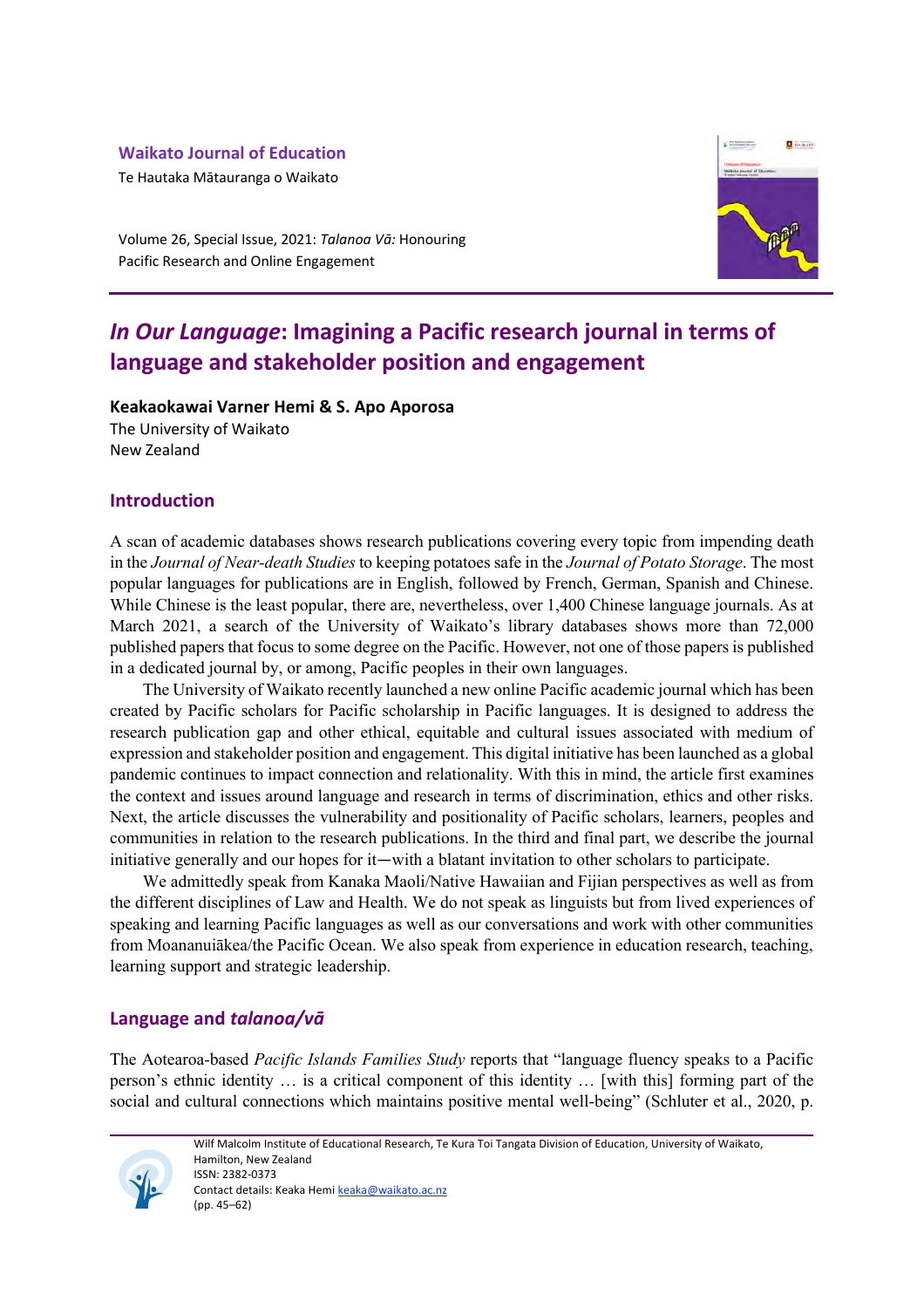7). Various research has identified cultural practices and language as important markers of identity (Anae 1998; Manuela & Sibley 2014; Mila-Schaaf, 2010; Tiatia 1998).

One example of this is the experience of many of us raised by Pacific parents in non-Pacific countries exposed to words from 'back home' that have no direct translation in English but which one understands perfectly. One such Hawaiian word is *mahaʻoe,* a term describing a situation where a child, for instance, asks for something out of turn. One may try to explain that word in English by saying that it means this or that, kind of this or kind of that, but this word is so much more. *Maha*'*oe* applies in particular situations. It indicates one aspect of the right way for a person to interact with other human beings, something taught to little children to be understood and practised through life, but it also has close links to other, fundamental principles of Hawaiian culture including *aloha* and *haʿahaʿa*. We may sum these terms up, respectively, as love and humility, but these are also complex cultural terms that cannot be fully translated into English and closely link to still other complex words and values.

Ultimately, such words need to be lived to be fully understood. One may be best taught such values by one's parents through storytelling and over time rather than from a textbook. Given the reality of academic imperialism, we should not privilege textbooks with footnotes over indigenous sources including genealogy and lived histories (Hereniko, 2000). While it may be a struggle to fully express to non-Pacific Oceanic language speakers what that word means, those raised with that word know its meaning well from the living but also over generations. Similarly, *sautu*, a seemingly small Fijian word, means something like holistic and communal wellbeing, but that is a greatly simplified version as the faces of Fijian colleagues indicate with a scrunch or wince when those of us who are not native speakers of Fijian do not quite get it right. The term itself is, at its core, large in its collectiveness, holistic nature and relational reach. Both *mahaʿoe* and *sautu* sit within particular historical, communal, cultural and social contexts which are sometimes extremely specific but also expansive.

The languages of the Pacific have been lived over generations, having travelled and traversed geography over millennia due to voyaging. The peoples who settled Moananuiākea were oral cultures. They did not carry books or iPads but instead virtual libraries residing in memory and language. For Native Hawaiians, creation chants containing one's genealogy and 800 generations of time were memorised and passed down from generation to generation only orally (see, for instance, *The Kumulipo* translated by Beckwith, 1978). These libraries housed and conveyed in language established one's place in the community in relation to the *aina* (land), one's rights, privileges and relations. Cutting-edge science, technology, engineering and mathematics as well as history, leadership, people management and many other knowledges were kept in these virtual libraries which one carried with them everywhere.

## **Language and culturally safe and responsive research**

At a fundamental level, of course, language is essential to ongoing *talanoa* and *vā*. Oral language remains important to relationships between, and to research by, with and about, the descendants of Pacific voyagers. Most Pacific research methodologies rely on relational interaction, especially storied knowledge transmission. Timoti Vaioleti described his *talanoa* methodology as "ecological, oral and interactive … allow[ing] for more *moʻoni* (pure, real, authentic) information [and] a cultural synthesis of the information, stories, [and] emotions" (Vaioleti, 2006; discussed in Suaalii-Sauni & Fulu-Aiolupotea, 2014, p. 334). Talanoa is also dialogue based. Similarly, the *faʻafaletui* methodology recognises "the various strands of 'talk' that emerge from a talanoa session" (Suaalii-Sauni & Fulu-Aiolupotea, 2014, p.334, discussing Tamasese et al., 2005). Talk is both method and knowledge in various methodologies. This is apparent in methodologies that literally rely on both, such as *tok stori*, a Melanesian culture-grounded relational mode of communication which can be used in research, teaching or leadership (Sanga et al., 2018).

In such exchanges of knowledge, the boundaries between researcher, subject and participant blur as the researcher becomes the learner. Pacific people may then be seen as experts and guardians of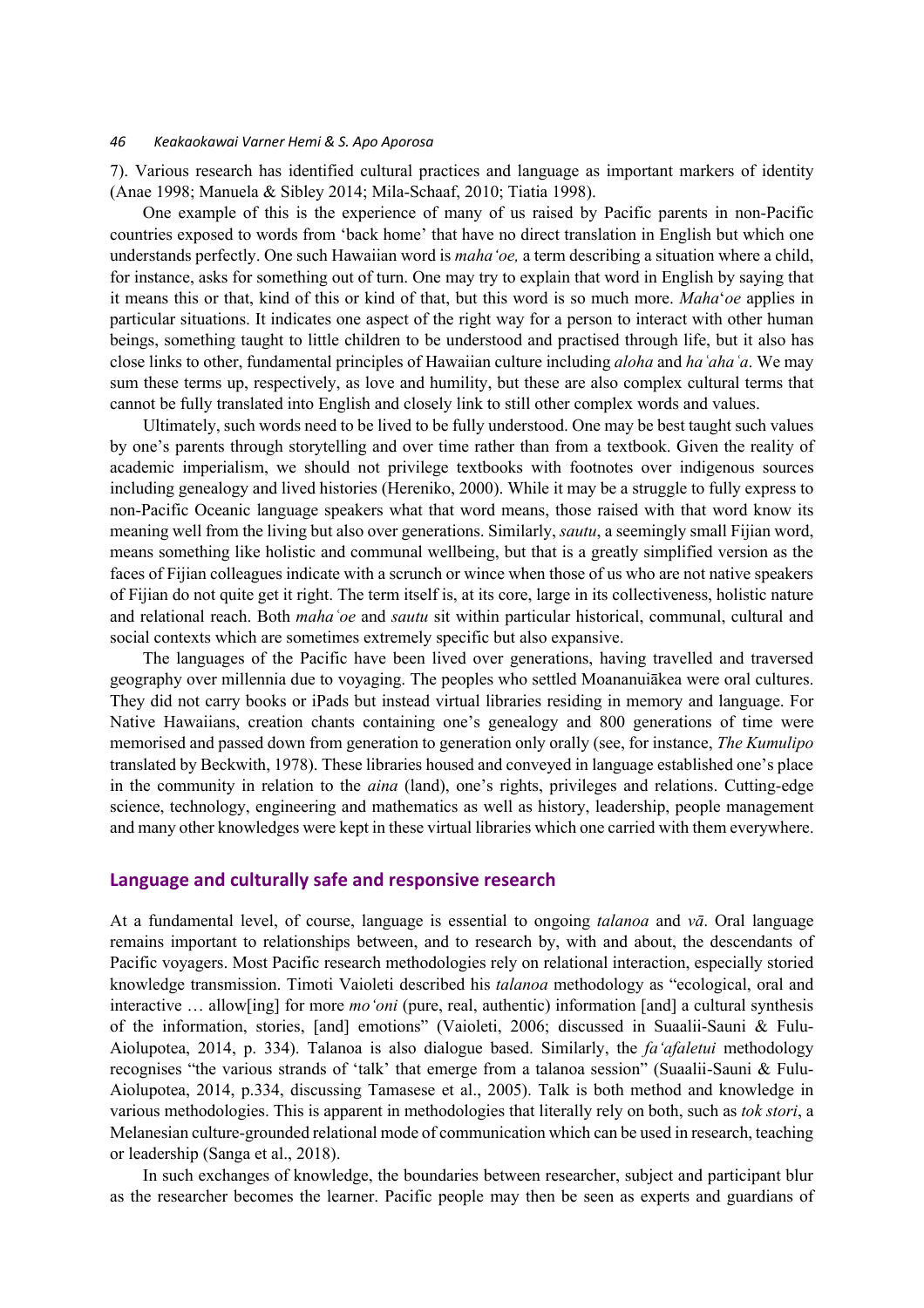insider even sacred knowledge where access needs to be carefully negotiated. Various Pacific methodologies, including Konai Helu-Thaman's (1993) *kakala* methodology, prioritise the talk, stories and knowledge of Pacific participants over the expertise and academic qualifications of the researcher. In contrast to colonised research methodologies which have devalued Pacific methodologies and knowledges or pathologically stolen from and exploited subjects, communities and knowledges, Pacific research methodologies generally seek to respect and protect the *vā* between people. The *teu le va*  approach, for instance, is aimed at "directive action" through "optimal relationships" between stakeholders, "collective knowledge generation" and a focus on "optimal Pasifika education and development outcomes" (Airini et al., 2010, p. 2). The researcher, Pacific or not, retains a responsibility for the cultural safety of participants and for 'custodianship', 'stewardship' or 'guardianship' of the knowledge that has been shared with them. Such responsibility will be 'complex' as the result of 'relational positionality' (Sanga & Reynolds, 2020).

Pacific research methodologies utilise Pacific language to ground conceptual frameworks, data gathering and other aspects of a culturally appropriate and responsive process in metaphor and culture, in what has been called the "linguistic and mythical footprints of connection" (Sanga & Reynolds, 2017, p. 201). Such methodologies have a 'rootedness' in Pacific values, understandings, culture, history and genealogy but are also concerned with the decolonisation of indigenous research and knowledge (Smith 1999; Vaioleti, 2013). These methodologies are also "self-conscious" (Sanga & Reynolds, 2017, p.202). This is evident in concerns that naming methodologies—that is, choosing the very words and language that will encapsulate a research framework and relationships—"is not a passive or inconsequential activity" but has implications for *mana*, *whakapapa*, identity and relationships (Sanga & Reynolds, 2017, p. 199).

An ideal form of Pacific educational research has been described as

a 'doing thing', as opposed to being an internal—a 'thinking thing' (mind issue) only. Research is also a purposive activity towards community good, rather than merely a good, interesting thing to do. It is pragmatic and is not a stand-alone activity, but one that is integral to the ways of life and practice of Pacific communities and influenced by these. The title [Research as praxis] draws attention to the importance of critically lining research to the educational experiences of Pacific peoples, using appropriate tools of study that ensure that rigorous critique takes place. (Penetito & Sanga, 2003, p. 25)

Concern for the source of the knowledge as well as the end user and benefit to the end user is a constant concern of the literature. Beyond informed consent prior to research, doing rather than just thinking would seem to require the researcher to consider utility, reciprocity and other values that envision what will or should come into being at the completion of projects for communities and collectives. In this vein, we suggest that a 'rigorous critique' will include the weighing-in of research participants, subjects and end users on what is published. Such a critique can only happen if the language of publication allows stakeholders to be fully informed and literate. Only then is rigorous scrutiny possible. With such scrutiny—with a fully-informed end as well as outset in mind—research involving Pacific knowledges, cultures, communities and people may avoid some of the previous concerns. Rather than keep an abstracted distance from its subjects and stakeholders, research and researchers will be able to better engage in more meaningful relationships with them in a way that better aligns with Pacific values, cultures and relationships.

## **Medium of instruction, discrimination and education**

Language is an ongoing site of colonisation and discrimination. At a recent Rotuman Language Week event, our University of Waikato Pacific community had the chance to listen to two aunties in the Rotuman community speak to our students about the need to preserve and revitalise the Rotuman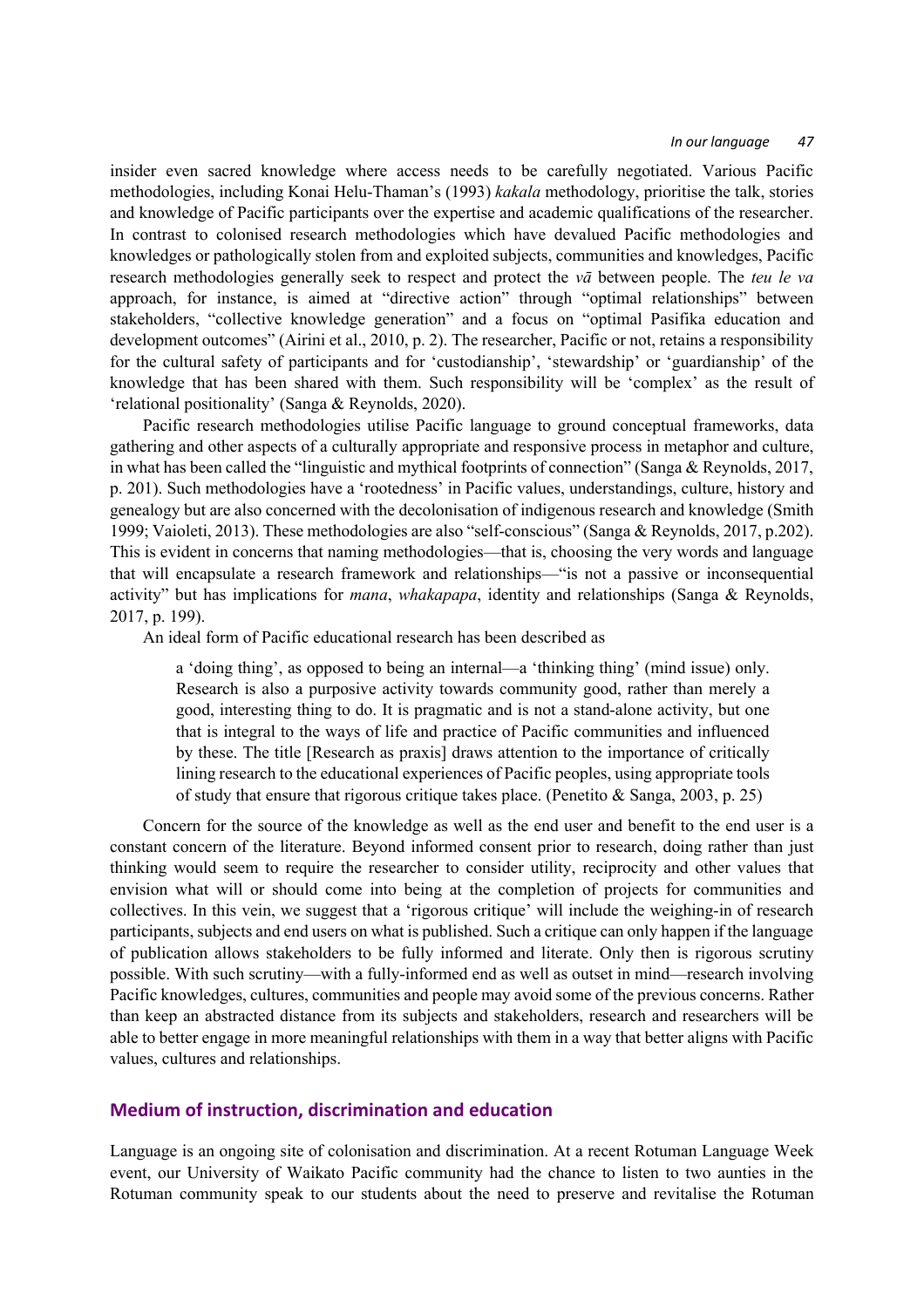language. As many may know, the Rotuman language is on the United Nations' list of "definitely endangered" languages, with an estimate of less than 15,000 speakers left (UNESCO, 2021). The two sisters shared stories of receiving 'hidings' for speaking their own language in school as young girls and, subsequently, wanting to leave school as soon as they could, despite their parents' efforts to keep them in education. With great humour and grace, these women, now in their sixties, shared how they had later come to New Zealand where some Rotuman people forgot how to speak Rotuman and children born in New Zealand did not speak Rotuman in an environment where everyone spoke English.

The experiences of these aunties are too familiar in various parts of the Pacific and countries across the globe where indigenous peoples were subjected to 'colonisation by education'. Pacific, Māori and many other indigenous peoples share a common history whereby

colonial powers and especially settler governments routinely removed, or limited, decision-making about education from indigenous peoples and replaced existing institutions, pedagogies, curricula, and, crucially, the medium of instruction indigenous languages—with institutions, pedagogies, curricula and language deliberately designed to 'civilise', assimilate and discriminate against indigenous learners. Where indigenous peoples had previously governed themselves in education, 'governments', and 'states' now prescribed the inherently unequal treatment of indigenous learners, denigrated indigenous identity and knowledge, and took indigenous children hostage. Although seemingly arbitrary in its unfairness and changeability, the replication of eerily similar law and policy across various settler societies, distant countries and centuries of time reveals something akin to an off-theshelf blueprint for subduing indigenous peoples. (Hemi, 2021, p. 472)

In fact, many of us who are of Pacific heritage have grandparents or parents who were corporally punished for speaking the language of their families, homes and core communities, who went on to have children and/or grandchildren who speak English and not our native languages. Hawaiʻi and Fiji have personal relevance to the authors but also illustrate the range of experience with similar outcomes of language loss impacting indigenous peoples through language and education law and policy.

## **Hawaiʻi**

In the mid-19th century, as the Hawaiian monarchy became increasingly limited in their powers by law and also sought to adopt Western ways in order to solidify the place of the Hawaiian Kingdom in the world, Richard Armstrong, second minister of education and former American missionary, established an education system which included boarding schools designed to teach indigenous children to be "subservient" and Western (Okihiro, 2008 pp. 98–133). Like many of his contemporaries, Armstrong believed that Native Hawaiians were "filthy", "ignorant", "lazy" heathen who "hardly know how to do anything" (Okihiro, 2008, p. 99). The goal was to "Christianise and civilize" the Native Hawaiian child, and to overcome the "deficiency of character" inherent to their *race*. As with African-Americans, Native Hawaiians were portrayed as inherently weak and corruptible, mentally and morally, and, therefore, more in need of "industry" (Okihiro, 2008, p. 114).

Armstrong similarly believed that "[e]specially in the weak tropical races, idleness like ignorance breeds vice" (Okihiro, 2008, p. 114). Thus, Armstrong's education system trained young Hawaiian males to become "Westernized, Christianized teachers, preachers and missionaries and young Hawaiian females to be their wives. It also sought to separate Native Hawaiian children from the perceived barbarism of Hawaiian language and culture" (Okihiro, 2008, pp. 107–111).

The Hawaiian monarchy supported learning English believing that it would help Kanaka Maoli to be on an equal footing with foreigners (Souza & Walk, 2015, p. 1264), but English-only policy was closely connected with colonisation by education and a central feature in Armstrong's policies. The first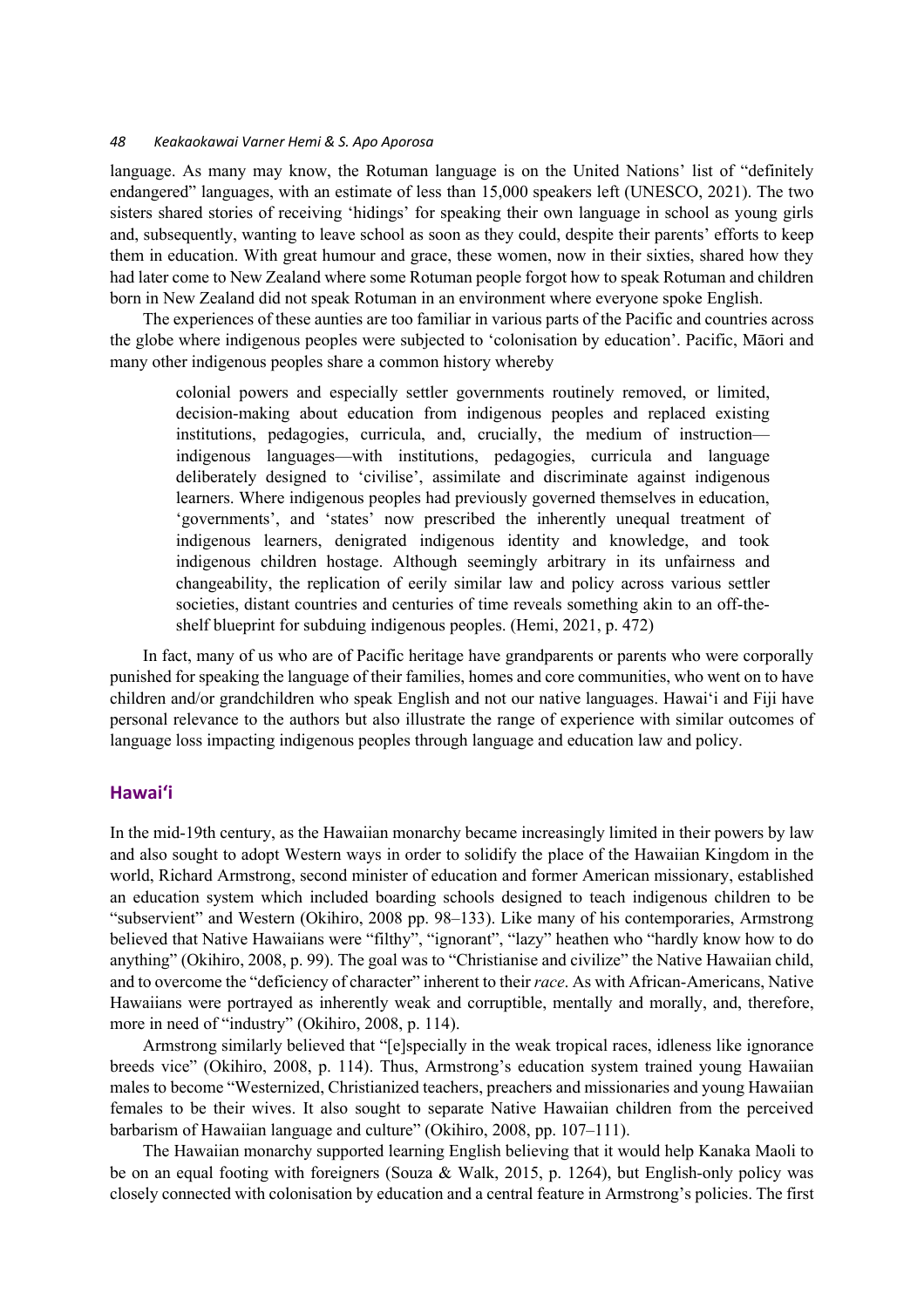government-sponsored public school opened in 1851, taught the "three Rs"1 in English and was followed by others which began to compete with private Hawaiian-medium schools for staff and resources. Armstrong's successors "fiscal[ly] neglect[ed]" Hawaiian-medium schools, claiming that there would soon be little need for such instruction as Native Hawaiians were a supposedly dying race (Lucas, 2000; Schutz, 1994). Following the overthrow of the Native Hawaiian-led constitutional monarchy by American businessmen and agents of the US government in 1893, the Hawaiian language was aggressively targeted. The Act of June 8, 1896 of the 'Republic of Hawaii' officially mandated that

the English language shall be the medium and basis of instruction in all public and private schools, provided that where it is desired that another language shall be taught in addition to the English language, such instruction may be authorized by the Department, either by its rules, the curriculum of the schools, or by direct order in any particular instance. Any schools that shall not conform to the provisions of this section shall not be recognized by the Department Act of June 8, 1896, ch 7, s 30. (Codified 1897 Haw Comp Laws s 123)

In targeting the Hawaiian language, this law targeted Native Hawaiians generally but especially Native Hawaiian educators, learners and education, decimating Hawaiian-medium schools (Lucas, 2000). Native Hawaiian children were corporally punished and Native Hawaiian teachers dismissed for speaking Hawaiian in the classroom or even on school grounds. Flow-on effects of the law included the decline of once numerous *nūpepa—*Hawaiian language newspapers. Literacy rates fell dramatically amongst Native Hawaiians who had achieved a 75 percent literacy rate in Hawaiian language by 1853, only a few decades after the first primer was created in Hawaiian (Lucas, 2000, p. 2, 9). As the Native Hawaiian population dropped dramatically due to disease and other ills (Osorio, 2002), numbers of Hawaiian speakers also dropped dramatically.

Native Hawaiians were increasingly under pressure to learn English because it had become the language of business and politics and was seen as "an immediate stepping-stone to success and power in the rapidly changing world that intruded on their own" (Souza & Walk, 2015, p. 1264), but many Native Hawaiians resisted. Until the late 19th century, education in Hawaiʻi remained largely community-based and taught by Native Hawaiians in the Hawaiian language. Community-run schools were "sites of struggle" in terms of governance, curriculum and language (Goodyear-Kaʻōpua, 2009, pp. 57–59). Despite the power of law, Native Hawaiians actively resisted colonisation by education and language prohibition (Beamer 2008; Osorio, 2002; Preza, 2010; Walk, 2008). As described by the State of Hawaiʻi Department of Education, "Hawaiian language would not be heard in schools for the next four generations" (Hawaiʻi Department of Education, 2021), but it would experience a renaissance in the 1970s and 1980s due to grassroots efforts by Native Hawaiians and greater legal recognition and protection (Hemi, 2016).

# **Fiji**

Colonisation by education in Fiji has differed in some ways to that experienced in Hawaiʻi. Indigenous language has never been prohibited in education but has been superseded or marginalised by English as the language of modernity and progress. Racism in another form has similarly led to poorer outcomes in education.

Benign neglect, stereotyping and racism are apparent in 19th century Fijian colonial education policy. The arrival of indentured Indian sugar cane workers between 1879 and 1920 essentially took much of the British colonial government's attention off *iTaukei* (indigenous Fijians), leaving the majority to essentially 'fend for themselves' in terms of education in their rural village settings. Gillion (1977) states that the colonial government of the day regarded *iTaukei* "at best, as irrelevant to the progress of Fiji as their part in the mainstream of economic life was minimal" (p. 10). Tavola (1991)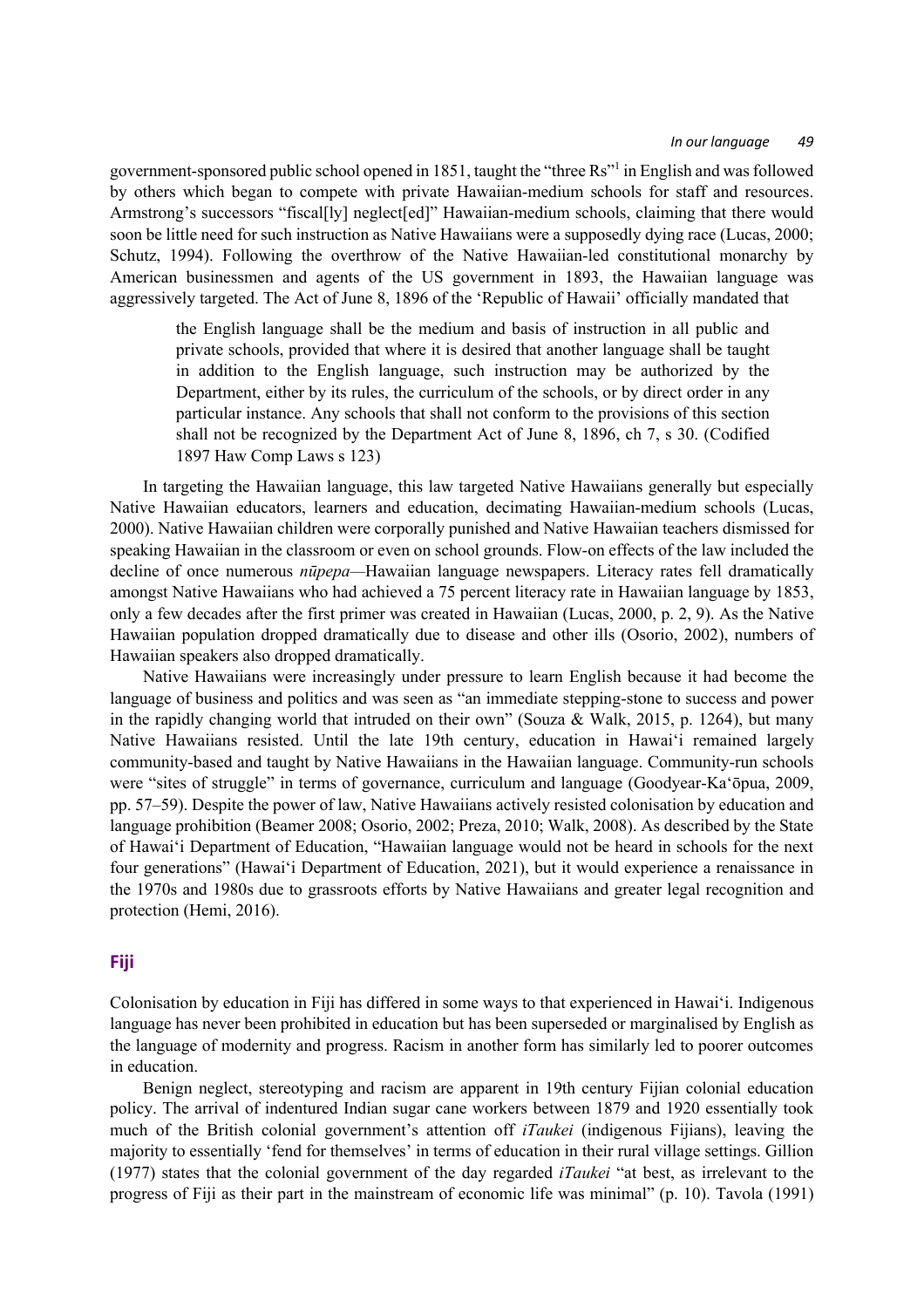cites an early "dispatch from [the] Governor to [the] Secretary of State for the Colonies (CO83/225/8)" (original not dated) who stated "the Fijians [*iTaukei*] are an agricultural people. There is, therefore, nothing in the racial composition of the Fijians [*iTaukei*] to warrant their education in European schools either in or out of Fiji" (p. 19).

By the 1930s, colonial attitudes had begun to temper, although not markedly. White (2001) adds that the focus of the government for *iTaukei* was to prepare them

for a rural village life steeped in subsistence farming … Thus, a curriculum in rural district and committee schools with increased emphasis on agricultural production complemented the objectives of colonial policies. As Fijians [*iTaukei*] were largely confined to the villages and agriculture, formal education was not oriented toward instruction in skills that would prepare students for employment in urban areas. The exception was the formal education provided for Fijians [*iTaukei*] of chiefly descent who, it was envisaged, would take on civil service positions or assume leadership roles in the Fijian Administration. (pp. 310–311)

Like Native Hawaiians, most Fijians who received an education were, at best, being trained for particular roles in society. Those roles were limited by class but also by race with an inherent presumption that *iTaukei* were not necessarily fit for education.

Agency also played a part in the *iTaukei* experience. Tavola (1991) recognises that *iTaukei* took pride in academic opportunities and the successes of their chiefly oversights and relied on the government to "represent their interests" (p. 21). Cultural practice and language were retained in education but were not seen as progressive. *The Spate Report* in 1959 was aimed at advising the Colonial Government on economic reform and progress towards Fiji independence (for more details, see Aporosa, 2014). In his report, Spate (1959) concluded that *iTaukei* were contributing very little to the country's economic development and recommended a need for *iTaukei* "technical education" (p. 97).

Later policy allowed Fijian culture and language to remain in schools but also favoured the trajectory of English as the medium of instruction. In subsequent decades, Fijian language and culture were still not necessarily banned from schools (Scarr, 1983; Subramani, 2000; Tavola, 1991), but it would become most closely associated with a rural or local variation on mainstream schooling. In recent decades, the English language has been seen, as in the case of 19th century Hawaii, as the "discourse of schooling" (Puamau, 1999, p. 15) as well as the medium of business, successful careers, economic progress and modernity (Vakatawa & Meciusela, 2009; also see Fiji Times, 2016). Conversely, Fijian language continues to be a medium of instruction in situations which reflect room for "a local bias" (Scarr, 1983, p. 340; Tavola, 1991, pp. 21–22). Mainstream policy, however, is increasingly focused on English-only instruction, described by Aporosa from his experience as a secondary school teacher in the early 2000s as "a concerted effort for teaching solely in English even in rural schools (Aporosa, 2014, pp. 59–62). This duality and tension are not easy to negotiate (Williams, 2000, p. 188). In the meantime, loss of language, including dialects, has become an increasing concern (Vakatawa & Meciusela, 2009; also see Fiji Times, 2016).

In both the Hawaiian and Fijian cases, English became the language of education, learning and 'progress' while indigenous languages were, at least to some extent, marginalised. Medium of instruction drove a prioritisation of English closely linked to the changing medium of expression in law, business and everyday life. While the agency of indigenous peoples in these scenarios is evident in various responses to educational law and policy, language law and policy often put significant pressure on agency and even oppressed indigenous Pacific peoples to adopt English. In the case of Native Hawaiians, speaking that language in a classroom was punishable. In both cases, the loss of languages, especially in education, contributed to poorer, more limited educational outcomes for Pacific peoples over generations (Aporosa, 2014, 2016; Hemi, 2016, 2017, 2021).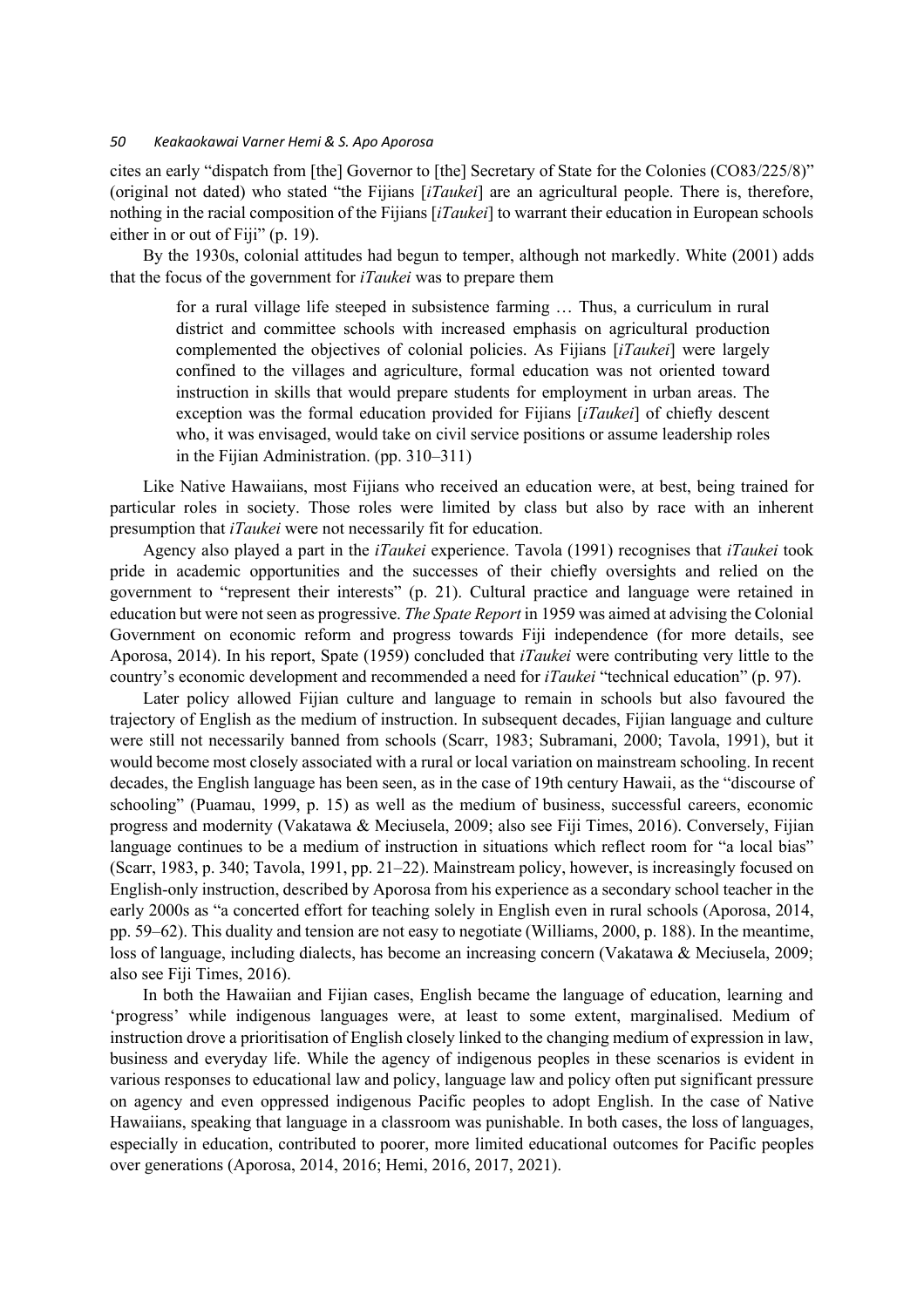### **Language, discrimination and assimilation**

In settler nations, colonisation by education was frequently violent and had traumatic intergenerational impact. Armstrong's boarding schools in Hawaiʻi would eventually inspire the creation of the infamous boarding school system which essentially took Native American children hostage and tried to forcibly assimilate them into American culture at locations such as the Carlisle Boarding School (Okihiro, 2008). These institutions, which were often part-workhouse, were designed to 'kill the Indian' in order to 'save the child' from their families, communities and cultures. Language denial played a key role in severing indigenous children from their families, communities and cultures. Many children would return home after long separation only to find that they could no longer understand their families (Hemi, 2016, 2021). Linguistic denial and denigration were part of a raft of injustices against indigenous children including neglect, sexual abuse and homicide. What happened at Canadian boarding schools in the 19th century and beyond was so severe that the kind of truth and reconciliation process frequently utilised after mass human rights abuses and civil wars was established to work through the history. In its final report, the Truth and Reconciliation Commission of Canada linked physical and linguistic genocide (Hemi, 2021). Sadly, as this paper goes to press, media are reporting the discovery of

751 unmarked graves at the site of a former residential school in Saskatchewan [Canada ... which came just] weeks after the remains of 215 children were found at a similar residential school in British Columbia… [The latest find at] The Marieval Indian Residential School was operated by the Roman Catholic Church from 1899 to 1997… It was one of more than 130 compulsory boarding schools funded by the Canadian government and run by religious authorities … with the aim of assimilating indigenous youth. An estimated 6,000 children died while attending these schools, due in large part to the squalid health conditions inside. Students were often housed in poorly built, poorly heated, and unsanitary facilities. (BBC, 2021)

The so-called 'Stolen Generations' of Australia included Aboriginal and Torres Strait Islander children forcibly taken from their homes and families and aggressively assimilated by a settler government. In each case, indigenous languages were directly assaulted as a means of assimilation which severed children physically, socially, culturally and linguistically from their families and *turangawaewae<sup>2</sup>* (Rapatahana & Bunce, 2012, p. 83, 86).

As the experience of Māori learners under settler and successive governments has also shown, assimilative, discriminative and even integration-based education law and policy which prohibited medium of instruction had multigenerational impact on indigenous peoples, including historical trauma and low achievement. For Māori, loss of language has been causally linked with "educational underachievement for decades" (Tomlins-Jahnke & Te Rina Warren 2013, cited in Tawhai and Gray-Sharp 2013, p. 23). Language loss leads to greater "capability deprivation", diminished life chances and poverty (Skutnabb-Kangas, cited in Rapatahana & Bunce, 2012, p. xv). Researchers have demonstrated a causal link between disparities in rates of diabetes, heart disease, mental health issues, alcoholism and the adverse childhood experiences experienced by Native Americans in boarding schools. The colonisation in Hawai̒i has been causally linked by medical researchers to higher levels of resilience but also disproportionate levels of 'chronic stress' and higher 'allostatic loads' impacting Native Hawaiians over lifetimes and generations (Hemi, 2017; Liu & Alameda, 2011). It is possible to transmit chronic stress over generations due to epigenetic changes, so that the grandchildren and greatgrandchildren of boarding school students may inherit the trauma (Hemi, 2017; also see Szyf et al., 2010, p. 26).

In the wake of colonisation by education, Pacific and other indigenous languages are considered to be human rights essential to the realisation of fundamental human rights including self-determination, equality and non-discrimination in international law (Hemi, 2021). A range of international conventions,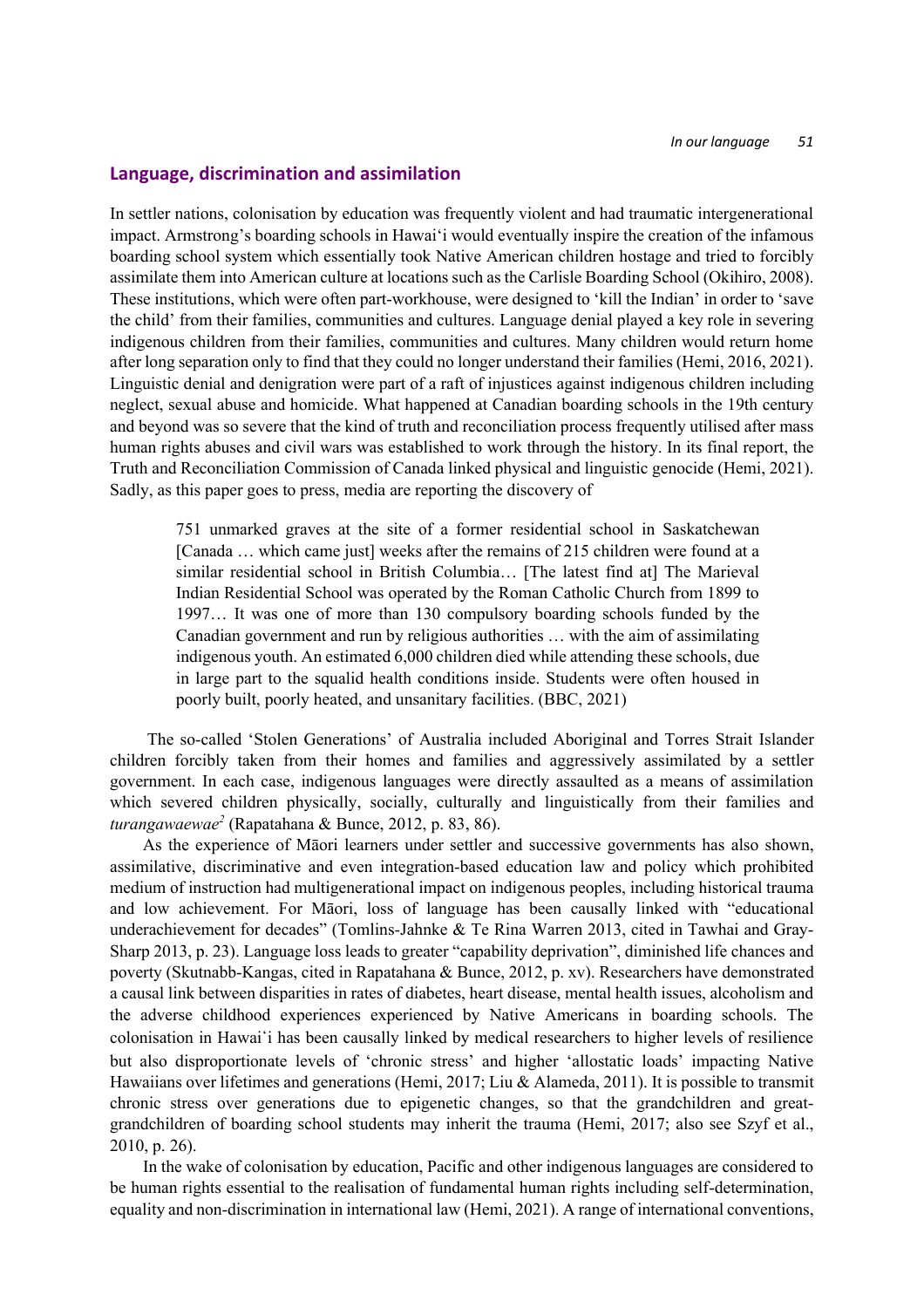treaties and declarations have recognised that indigenous peoples, including those in the Pacific, have rights to speak, teach and learn in their own languages and not to be discriminated against on the basis of language (see, for instance, International Covenant on Civil and Political Rights 1966; the Minorities Declaration 1992 in United Nations, 1992; and the Declaration on the Rights of Indigenous Peoples 2007 in United Nations, 2007).

States are to prevent, among other forms of discrimination, "[a]ny action which has the aim or effect of depriving … [indigenous individuals] … of their cultural values or ethnic identities … [a]ny form of forced assimilation or integration [and] [a]ny form of propaganda designed to promote or incite racial or ethnic discrimination directed against them" (United Nations, 2007, Art 8(2), a,d,e). Indigenous communities similarly retain rights to "practise and revitalize their cultural traditions and customs" (United Nations, 2007, Art 11(1)), "manifest, practise, develop and teach their spiritual and religious traditions, customs and ceremonies" (United Nations, 2007, Art 12(1)) and "revitalize, use, develop and transmit to future generations … [community] history … languages, oral traditions, philosophies, writing systems and literatures" (United Nations, 2007, Art 13(1)).

Under Article 14 of the UN Declaration on the Rights of Indigenous Peoples (United Nations, 2007, p. 10), the right to education includes the following:

1. Indigenous peoples have the right to establish and control their educational systems and institutions providing education in their own languages, in a manner appropriate to their cultural methods of teaching and learning.

…

3. States shall, in conjunction with indigenous peoples, take effective measures, in order for indigenous individuals, particularly those living outside their communities, to have access, when possible, to an education in their own culture and provided in their own language.

Language rights feature prominently in these rights guarantees and are closely connected to fundamental human rights and guarantees including equality, non-discrimination and self-determination (Hemi, 2021).

# **Language, histories and the need for validation**

The NZ Ministry of Education is currently conducting *fono* with the Pacific community regarding the NZ History Curriculum. The current Government has said that it wants to make the curriculum compulsory for all students in New Zealand. A panel of experts, including Pro-Vice Chancellor Associate Professor Damon Salesa from the University of Auckland, a Samoan historian, have been part of the process. Associate Professor Salesa has stressed the need for the curriculum to go beyond events like the Mau in Samoa and the Dawn Raids in Aotearoa New Zealand to the contributions of Pacific peoples to Aotearoa over generations (Universities New Zealand, 2021). Pacific peoples in New Zealand have long memories of discriminatory history including the enslavement of Pacific peoples from places including Hawaiʻi, Tonga, and Fiji sometimes euphemistically called 'blackbirding' (Hamilton, 2016; Horne, 2007). Pacific New Zealanders remember the Citizenship (Western Samoa) Act 1982 (NZ) that singled out Samoan New Zealanders as the only immigrants who were denied dual citizenship, essentially forcing them to choose between being a New Zealander or a Samoan. These histories still cause pain, anger and a sense of injustice in the memories of older and subsequent generations and complex issues for researchers engaging with these histories and communities.

In fact, history has been a particularly insidious site of assimilation and discrimination. Textbooks and curriculum have historically been used to denigrate, dismiss and re-write the history of Pacific and other indigenous peoples. Rotuman scholar and playwright Vilsoni Hereniko described how Western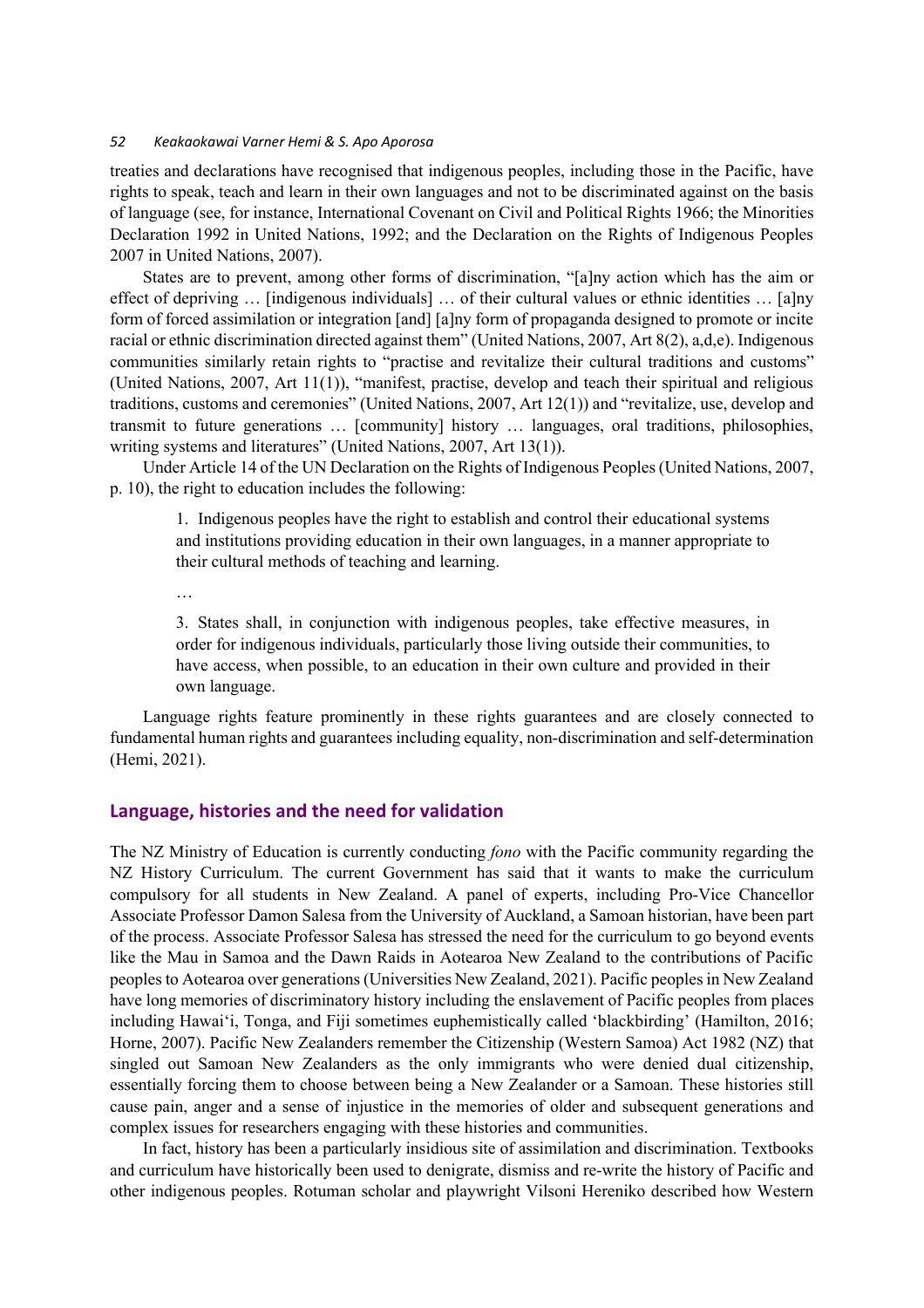#### *In our language 53*

histories demonstrate 'academic imperialism' characterised by a dismissiveness and inhospitality towards other knowledges and 'truths'. By contrast, Hereniko (2000) describes how he was taught history by his father through *hanuju* (the Rotuman art of storytelling and teaching) which were valuesbased, made room for debate and dialogue, and enabled one to sense 'the unseen'. In contrast to Western histories, so-called 'mythologies', genealogies and relationships act much like footnotes to provide authority in Rotuman histories (Hereniko, 2000).

As discussed above, languages are vehicles of knowledges. Inhospitality towards Pacific languages and dismissiveness towards Pacific truths may actually act to the detriment of historical accuracy. The work of Kanaka Maoli scholar, Noenoe Silva, for instance, has strongly refuted previous presumptions in histories written by non-Hawaiians that Native Hawaiians did not resist the illegal overthrow of their government in 1893, subsequent occupation of their country by foreign powers, or language prohibitions. In fact, Silva found that Native Hawaiians actively sought legal redress, formed political groups, maintained their language and culture despite discriminatory legal prohibitions, and otherwise made efforts to resist the occupation of their country and remain a distinct people from the overthrow in 1893 (Silva, 2004). The crucial difference in Silva's approach was that she spoke *'ōlelo Hawai'i*— Hawaiian language—and went to Hawaiian language sources for her research where there was plentiful evidence (Silva, 2004; Hemi, 2019).

Reflecting on her research, Silva (2004) asked:

*Why does it matter that we read what Kanaka Maoli wrote in their own language a hundred and more years ago? We might just as well ask: How do a people come to know who they are? How do a colonized people recover from the violence done to their past by the linguicide that accompanies colonialism?* [emphasis added] (p. 3)

Part of her answer included:

*The epistemology of the school system is firmly Western in nature: what is written counts. When the stories can be validated, as happens when scholars read the literature in Hawaiian and make the findings available to the community, people begin to recover from the wounds caused by the disjuncture in their consciousness and caused by supposedly historical events* [emphasis added]. (p. 3)

As one of the authors has written elsewhere (Hemi, 2019), validation in the wake of colonisation by education implies accuracy, including in the form of 'confirmation', 'corroboration' and 'testimony'; a reconciliation of non-abstracted, sometimes "gritty and uncomfortable" facts; acceptability to and resonance with indigenous peoples and within indigenous communities; and consensus amongst indigenous peoples. As Silva's work demonstrates, such validation may only be possible where Pacific languages and Pacific scholars are engaged in the research. As a kind of intersectional interrogation of knowledges and truths, validation through language and stakeholder engagement is essential to *talanoavā.*

### **Stakeholder positioning and vulnerability**

Engaging a number of Pacific stakeholder groups in a Pacific research journal is essential for other reasons beyond accuracy and validation.

Aporosa's experience in Fiji provides an example. Following the completion of his Master's degree, he translated (with the assistance of a friend) a summary of his findings to provide a languagefriendly record for his research participants. That summary then evolved into a Fijian-English language parallel paper prepared for publication aimed at providing for a wider Fijian audience. Although this bilingual work seemingly increased the reach of the research, it met several hurdles, including a lack of publishers who would publish it. After many months and repeated declines from publishers who stated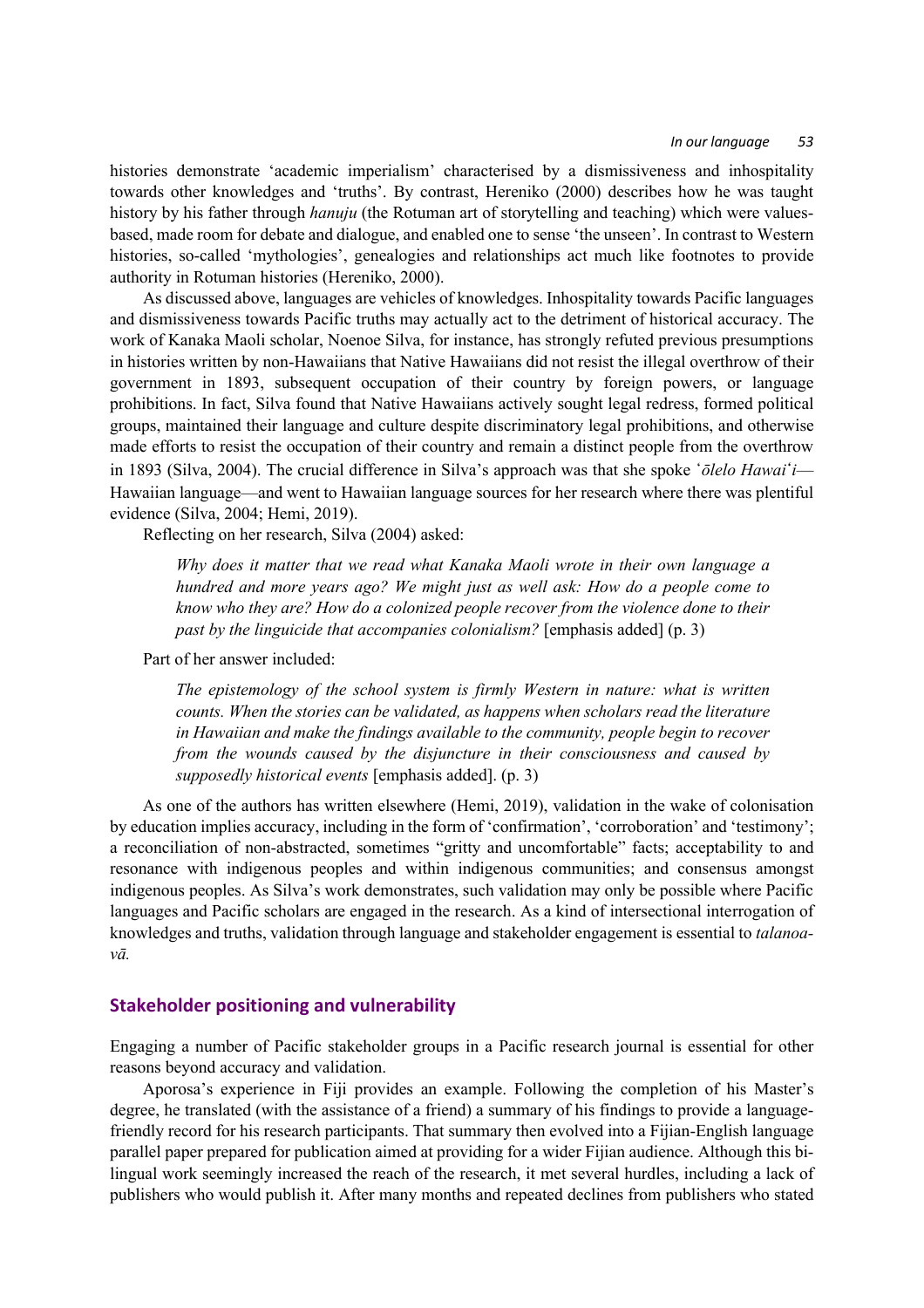they published solely in the English language, Aporosa encouraged *Domodomo*, a journal published by the Fijian Museum, to publish the article (Aporosa, 2010). When reflecting on the experience, Aporosa (2021) remembered:

I was surprised at the amount of stonewalling I encountered. This included a prominent Pacific-focused journal, with the Editor saying their [journal] constitution stipulates they publish only in English. Even *Domodomo* were a little hesitant at first. I expected they would have jumped at this because the paper was in our [Fijian] language. There seems to be this unquestioned and accepted idea out there that academic publications are supposed to be in English. (Personal communication)

Fortunately, this was not the proverbial end of the story. At a recent discussion, Aporosa also reflected on what it was like to take the bilingual article now published in the *Domodomo* publication back to Fiji:

I have taken research summaries home to the village in Fiji and can assure you that when locals see it is written in English, that research is mostly put to good use starting the fire to cook dinner. Conversely, when I took the *Domodomo* summary home, because it was written in Fijian, I watched this start fires of *talanoa*; discussion that went on for weeks. Even small things led to alternative types of discourse. For instance, we don't have a word in Fijian for 'kavalactones'—or the lactone compounds in kava that cause kava's psychotropic effects—so I came up with 'kavaleketoni'. This one word created a lot of *talanoa* around kava chemistry linked to kavalactones, which most had never heard of before. But it also led to some of the villagers using the word themselves in sentences, particularly when joking with one another.

I remember the first time that happened [joking using 'kavaleketoni']; it was on the day I took a few copies of the *Domodomo* summary to kava in the village hall. Someone got cheeky to their *tavale* (cross-cousin), and that *tavale* responded, *na gunuvi ni kavaleketoni me itotogi*, which literally meant the cheeky one was going to be punished by being forced to drink a 'cup of kavalactones' (instead of a cup of kava). The guffaw by those present in the hall was hilarious—yeah, maybe you had to be there [chuckle]. And even today, more than 10 years on, people at home are still using that created word, with one of my jokester *tavale* calling me *Doctor Kavaleketoni* last time I was in Fiji.

The point I'm trying to make is, while they may joke about things like *kavaleketoni*, it was the *talanoa* and learning that resulted, only made possible in that the villagers were able to read research about themselves and their culture in their own language. That *talanoa* then led to new knowledge creation as themes and ideas were unpacked. It also added new levels of *veiyaloni* (vā) as *talanoa* gained depth and ideas were wrestled. See, our people want to know what is being written about them in research, they also want to be able to pull that research apart and add to it to increase both local understanding and knowledge systems. This can't happen if we give our participants and research communities findings written in English. They won't even bother reading them; and anyway, why should they when English is not their language? Our participants give their knowledge freely to us as researchers, knowledge that often results in us gaining higher degree qualifications and sometimes prestige and academic notoriety. We then go and teach what we have learnt to others as though we are authors and masters of the knowledge, knowledge that doesn't actually belong to us, knowledge that has been entrusted to us. So, it's only reasonable that we reciprocate that knowledge gift and entrustment in a way that is fair, equitable and most importantly, understandable to the actual owners. (Personal communication, 2021)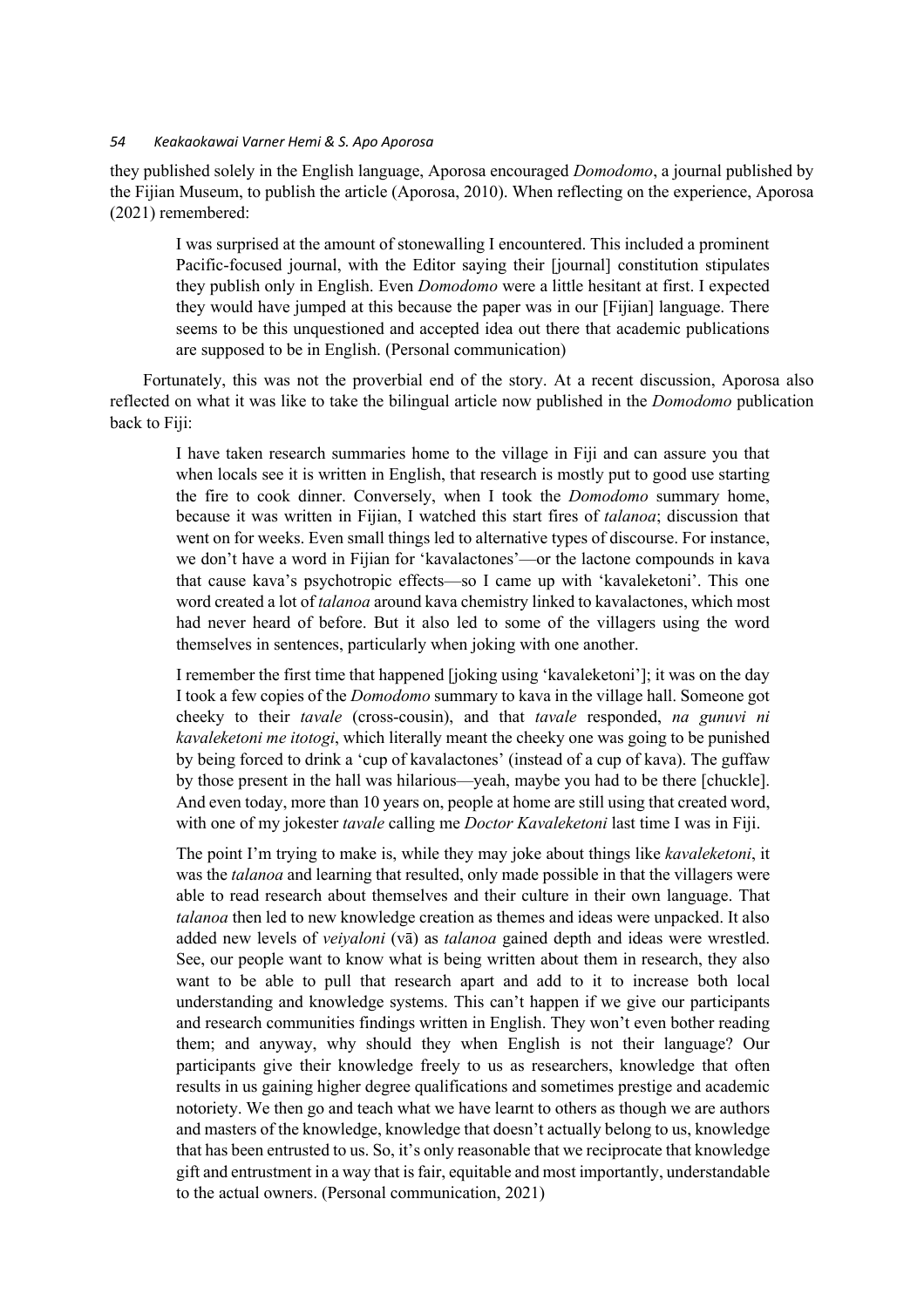We propose that incidents like this, in which Pacific research participants and communities are able to read summary findings in their own language, should be the norm as opposed to the exception.

The number of articles, book chapters, reports, books, and other publications which have been written *about* Pacific people, communities and issues of importance are probably innumerable. We are not statisticians and would not presume to know where to begin; however, subjects like climate change, which investigate complex, even wicked problems that are interdisciplinary and international and frequently discuss the Pacific as a kind of ground zero, may on their own generate any number of streams of research and publication about the Pacific. The gross majority of these publications are likely to be in non-Pacific languages, where those from outside Pacific communities speak about issues which are disproportionately impacting Pacific peoples in real-time. This raises a number of issues in terms of stakeholder positioning in the *talanoa-vā*.

First, medium of publication may impact data sovereignty issues and otherwise lead to the exploitation of Pacific peoples and communities. Vestiges of colonisation by education and blatant discrimination are too often evident in the research produced and published by educational institutions, including universities. A particularly illustrative example occurred when a member of the Havasupai people of the Grand Canyon in Arizona, USA, attended a lecture where she discovered that her university had been improperly using blood samples originally provided by the tribe to improve health outcomes to destroy their creation stories and to negatively portray them in terms of mental health. The university was profiting from their own research and from sharing the samples with other universities (Mello & Wolf, 2010). Similar incidents occurring with other minority groups (see, for instance, the increasing scholarly and other discussion on Henrietta Lacks: Skloot, 2010; Sodeke & Powell, 2019; and recent coverage of the possession and teaching use of the remains of African American children killed in the MOVE bombing by an American university: Pilkington, 2021) occur when vulnerable stakeholders do not know what is happening. An inability to read the research may similarly prevent affected stakeholders, including those being studied, from being aware of all implications and outcomes. An inability to read the research in one's own language, in fact, increases the likelihood of unethical behaviour, including exploitation, occurring.

Some of these incidents have inspired best practice guidelines requiring a number of ethical considerations to be considered (see, for instance, Claw et al., 2018). While genomics provides a dramatic example of how these things can go horribly wrong, any research, including educational research, may become more ethical through medium of publication. In New Zealand, the Health Research Council guidelines for Pacific research are often cited. These include a number of principles including *respect, cultural competency, meaningful engagement, utility, rights, reciprocity, balance, protection, capacity-building* and *participation*. Most of these principles will benefit from translation into the language of relevant stakeholders and communities. For instance, balance includes a stipulation that "[a]ny research partnerships formed with Pacific peoples should be equitable and fair for both parties, engendering symmetry in the balance of power", while capacity-building requires "the empowerment of the Pacific community" (Health Research Council, 2019, pp. 1–2.) Both symmetry and empowerment may be enhanced where Pacific languages are given an equal place in the published research and the research becomes more accessible to Pacific people.

Mila-Schaaf (2009) describes ethical research with Pacific peoples as a

negotiated space [that] relies on grace, goodwill, cognisance of unequal power relations and the ability to move beyond the stalemate of both historical grievance and contemporary inequities. This is consistent with what Okere et al. describe as 'healing the breach between local knowledge practices and other civilizational systems of knowledge' by 'building bridges' and 'border-linking'. (p. 138)

Publishing the research in the language of the people should make researchers more accountable to those people.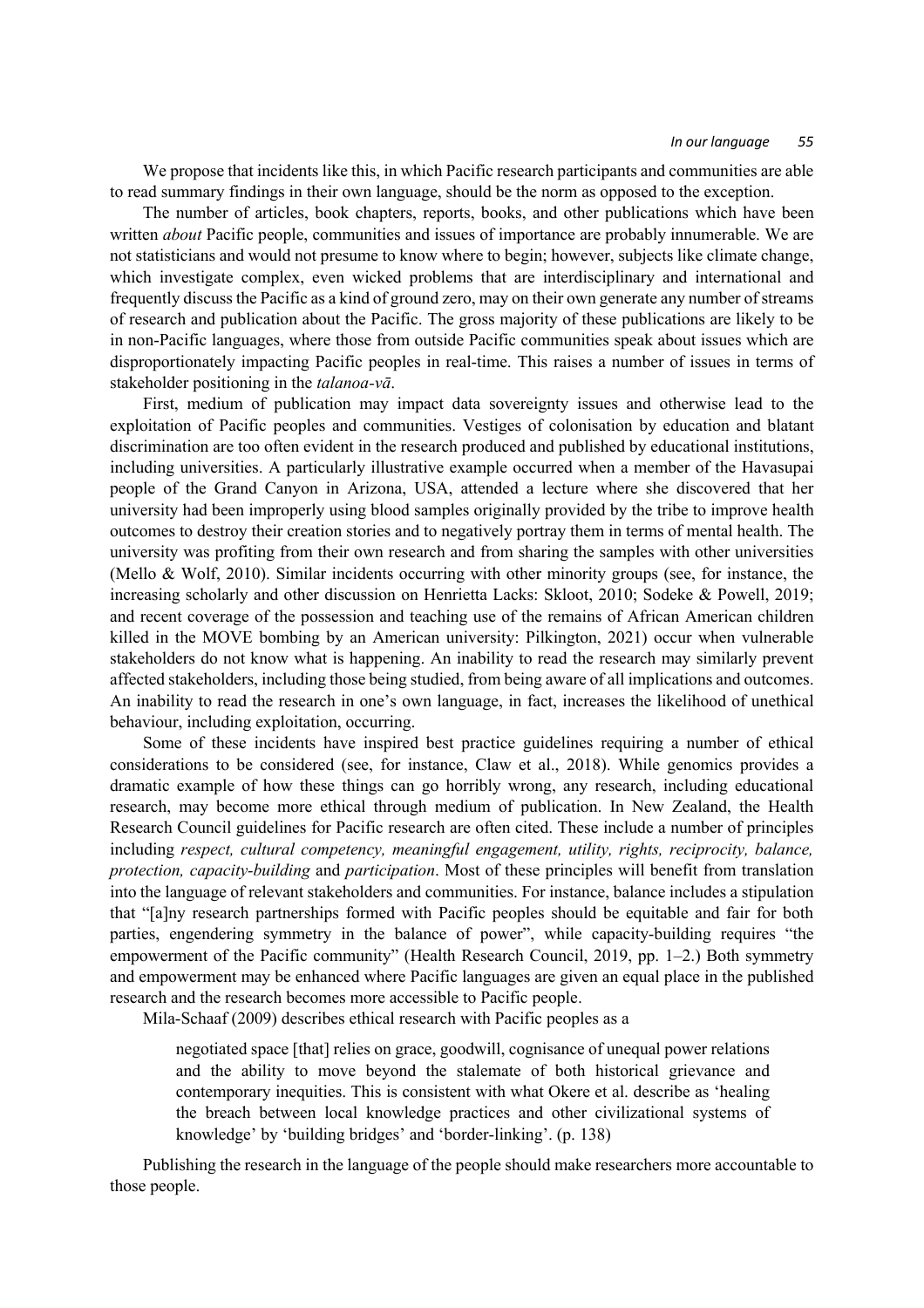Second, such situations may also raise fundamental issues about the place of Pacific participants in standard ethics applications. For instance, researchers are required to gain ethics approval prior to engaging with participants and undertaking data collection. The researcher completes an ethics application, which typically requires that the applicant state how they will report back to participants and communities on their research. This may or may not include stipulations about the language of reporting back. Some universities refer to the need for participants to 'comprehend' the information, but language is also not necessarily stipulated at this point. In our experience, feedback to Pacific participants is often provided in English (personal communication, Aporosa, 2021), leaving the door open for various interpretations of communication and comprehension. The focus of ethics applications are also participants rather than end-users, meaning that dissemination may exclude entire cohorts of stakeholders at the tail end, even prior to questions of literacy.

Third, medium of publication can impact the development and research trajectories of Pacific researchers. Pacific scholars face inherently unfair decisions when it comes to language and their research and career paths. A new and emerging Pacific scholar who requested a meeting for advice on her research plan is just one example. Unlike native speakers of English and many New Zealand-born scholars, her dilemma was not just which research journals that she should try to publish in given her field but also which language she should publish in. Given that most peer-reviewed research journals in her field are written in English, she decided to focus on research in English publications, despite her desire to write in her mother tongue for the benefit of her own people back home in the Islands. Whilst many Pacific academics may continue to need to publish first in a language other than their own, they will at least be able to also publish their peer-reviewed articles in their own language.

As New Zealand universities grapple with the low numbers of Pacific academics and researchers (Naepi, 2019), we are becoming more aware of stories like these and the hard choices that Pacific researchers may face in their career trajectory which other researchers and academics do not. Such choices create inequities demonstrating aspects of indirect and systemic discrimination—that is, discrimination, not by direct stipulation of law or rules, but discrimination resulting, nonetheless, from the way things are structured and done (Hemi, 2021)—such as the continuing centrality of the English language in research in New Zealand and other settler states. Whilst English remains the everyday language of business and education, the hard choices of Pacific researchers just seem unfair.

Fourth, these issues have local implications for us as a university, particularly in terms of strategic commitments to engage with and build relationships with various stakeholders but also to grow and attract Pacific researchers and academics (Hemi, 2021).

Finally, such issues punctuate existing well-known research issues for Pacific communities, namely:

- Low numbers of Pacific researchers available to conduct research with communities.
- Ongoing need to decolonise methodologies, including exploring power differentials.
- Frequently studied communities with a lower level of trust in researchers and institutions.
- Impact of low-level trust on data and research quality.
- Utility of research—including whether it can lead to real-time outcomes for Pacific communities.
- Ongoing lack of meaningful engagement and dialogue with participants and end users.

These issues will only become more pressing as the gaps and disparities affecting Pacific people in education and other fields continue to exist and grow, thereby generating the need for more research on Pacific people in these fields. In contrast, publishing research about Pacific people, communities and issues in Pacific Oceanic languages may enhance the following benefits of indigenous-centred research discussed by Leone Samu Tui (2020), including:

- Re-centr[ing] indigenous knowledge systems.
- Return[ing] agency ... [to] ... "participating communities.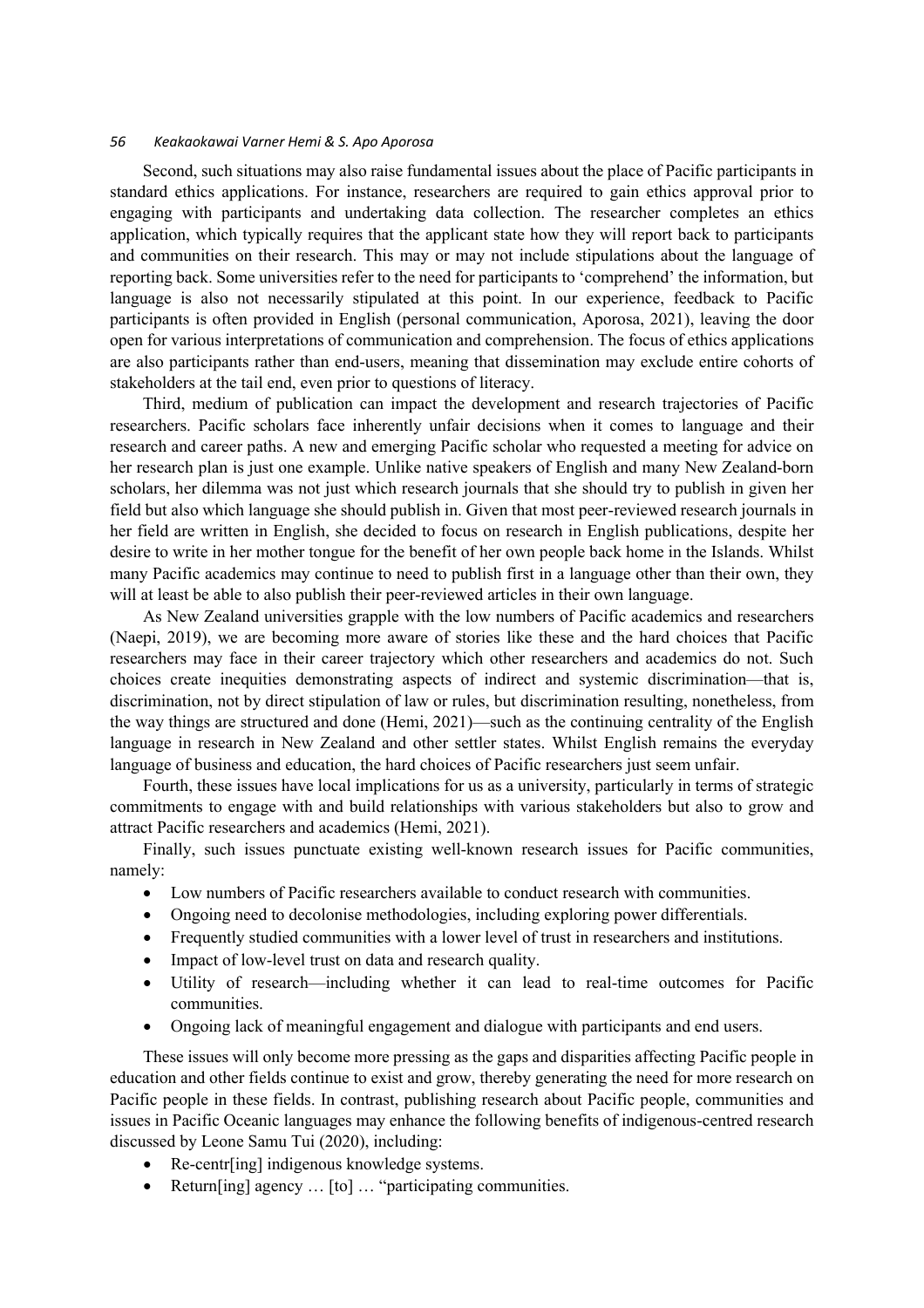- Reject[ing] racism ... [especially the] ... blind epistemological racism that exists in the Western research paradigm.
- Reconfigur[ing] research paradigms.

# *In Our Language: Journal of Pacific Research*

With these challenges and opportunities in mind and under the auspices of the Office of the Vice-Chancellor, the University of Waikato launched a brand-new online academic journal at the Chancellor's *Veiqaraqaravi Vakavanua* ceremony in March 2021 (see article in this Special Issue entitled 'Grounding Pacific practice: *Fono at the Fale* and *Veiqaraqaravi Vakavanua*'). The *In Our Language: Journal of Pacific Research* ([*IOL*] see www.iol.ac.nz) is now available to publish existing peer-reviewed research, reviews, poems, short stories and essays that have been directly translated—typically from English—to a Pacific Oceanic language. Pacific scholars, as well as scholars whose work relates to the Pacific, are warmly invited to submit their work. The goal of *IOL* is to provide an ethical and culturally appropriate means of reporting back to research communities and participants, Pacific stakeholders, researchers, students, consultation groups and policy makers in their native tongue. The journal's peer review process focuses on translation quality given that all pieces have previously been peer-reviewed.

The journal is the brainchild of Dr S. Apo Aporosa. Dr Keakaokawai Hemi is the co-editor. The journal's editorial board has attracted notable scholars and practitioners including Associate Professor Albert Refiti, Associate Professor Kabini Sanga, Pediatric Surgeon and Pasifika Medical Association Executive Board Member Dr Jitoko Cama and Reverend Dr Matagi Jessop Vilitama, to name just a few. The board collectively represents



multicultural, multilingual and multinational Pacific and scholarly voices with expertise in education. The calibre of the board also seems to represent the uniqueness and value of this opportunity to Pacific scholars and people. While members of the Board have kindly agreed to help with translation, authors are encouraged to collaborate with colleagues and students in the translation process, and therefore assisting Pacific academic capacity building. These collaborators are named as authors as opposed to translators due to the value of their input which is linked to traditional knowledge systems. Additionally, the collaborators are encouraged to consult with members of the community who also speak the language to assist academic and translation quality.

One of the main aims of this journal is to make knowledge created by the researchers more accessible and available to Pacific peoples and communities in Aotearoa and the Pacific. For this reason, *IOL* articles are free and open access. The layout of articles is designed to be user-friendly for Pacific peoples in various places, with varied access to internet coverage and access to data. For example, article pages have been deliberately formatted into columns to provide an enlargeable layout for viewing on smaller mobile devices. In this way, and others, dissemination is being imagined through the eyes and experience of Pacific people via digital technologies. As the journal develops, we will continue to look for ways to see the journal from the perspective of its end-users rather than the usual audience of academics and researchers.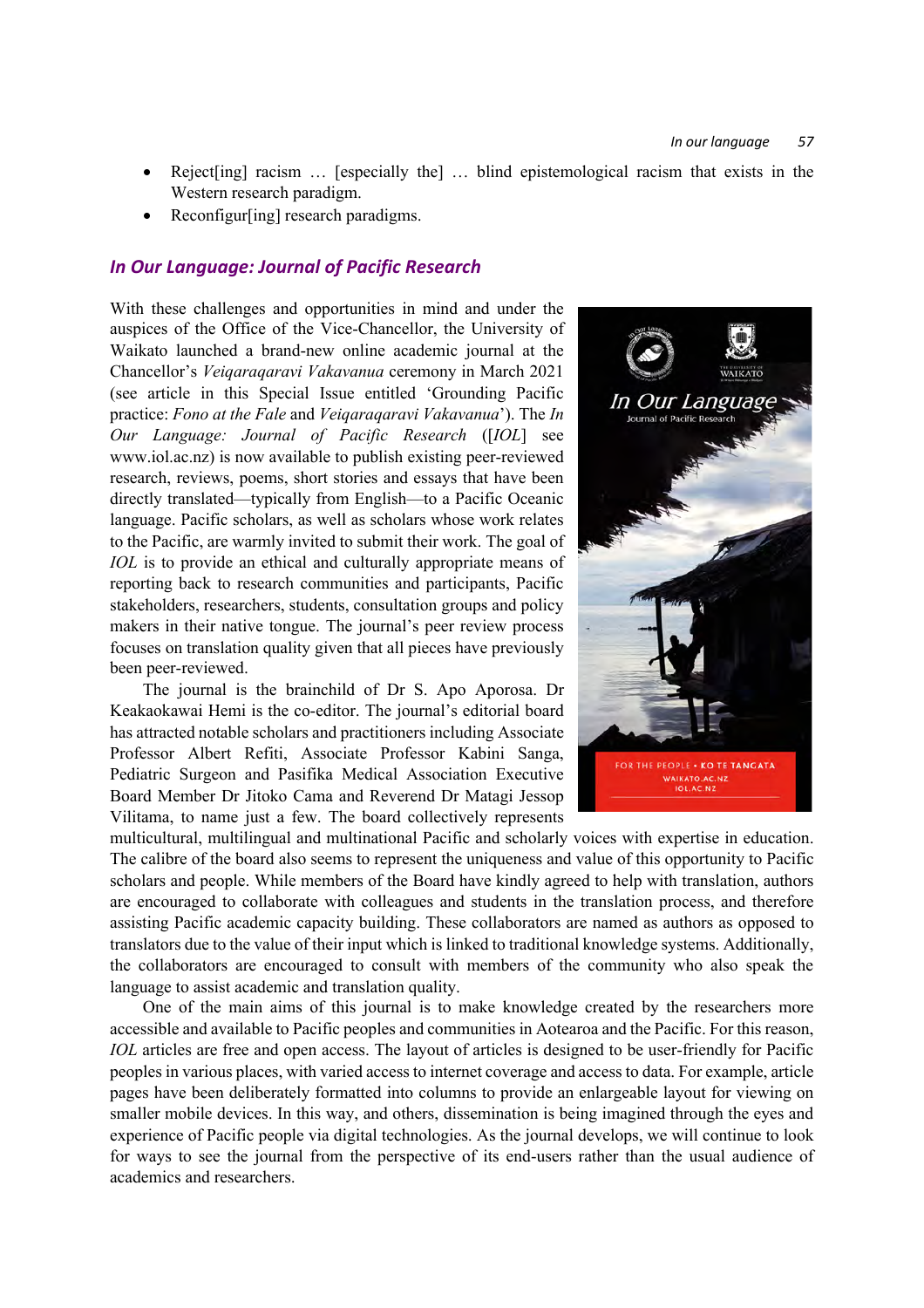### **Conclusion: Life in language**

The photographic image on the front of the *IOL* journal cover (see previous section above) was shot by award-winning photographer and documentary filmmaker Todd M. Henry<sup>33</sup>. Henry is also a University of Waikato alumnus and lead author on a paper within this Special Issue. Henry has described the photo thus:

I was fortunate to visit the Solomon Islands in December 2019 as lead photographer on an International Fund for Agriculture Development (IFAD) photo mission. One evening after a full day of documenting cocoa production in southern Malaita, I took a stroll through the provincial capital of Auki. I slowly walked along the dusty road that leads away from the city's bustling central market and along Auki's Harbour. The sun set as I watched men sail into shore on small wooden fishing boats with the day's catch. Betel nut vendors busily stocked their stands, and locals sat in small groups along the waterfront chatting casually in Pijin. The setting sun created an attractive visual contrast between the harbour and the porch that extended over the shallows of this traditional leaf house. That silhouetted two young men sitting outside the house in discussion, and I exchanged a casual wave, smile, and a nod of the head. I may not have been compelled to shoot this photo if it wasn't for the short and silent acknowledgement of the space between them and myself through simple but universally understood gestures, but I felt that the essence of Auki as I experienced it at that very moment was able to be encapsulated within the frame of my lens. My photographic ethos places emphasis on capturing authentic moments while visually representing human connections and relationships.

The *vā* is also evident in the *IOL* logo. Graphic designer Kylie Mills-Lolohea generously gifted the image, drawing on the circular form around the top edge of a kava bowl, linking this to the *vā*-circle of relationship. Kylie then included traditional patterns from across Moananuiākea to show Pacific diversity and relationality. The fourth element, the conch, represents a Pacific tool and icon of communication, especially for communicating over distance. Both Todd and Kylie's work provide visual representations of language and *talanoa/vā*.

We believe that by providing Pacific researchers, peoples and communities with better access to such research their current contributions to the *talanoa-vā* will be more evident but also that they will be able to further contribute to *talanoa-vā*. By taking what has been written



about Pacific people and translating it into their own languages we open the door to *talanoa-vā*, to be challenged by Pacific peoples and communities, to hold ourselves to a higher standard and to include them in the conversation. We envision opportunities to check inaccuracies, to corroborate and bear testimony and to find consensus, to validate histories and experiences, knowledges and truths. We hope to challenge and address histories of assimilation, discrimination and colonisation by education—and by research.

A famous Hawaiian *ʻōlelo noʻeau* (proverb) says: *I ka 'ōlelo ke ola, i ka 'ōlelo ka make* (In language there is life. In language, there is death). While Fiji does not have a *vosavosa vakaViti* (traditional proverb) speaking specifically to the language, a saying in Fijian has recently become popular in Aotearoa New Zealand. Evolving out of the COVID-19 period of 2020 and then designated as the 2020 Fiji Language Week idiom, *Noqu vosa, noqu isema bula* literally means *My language, my living link*. For both Native Hawaiians and *iTaukei*, language is closely connected to life and living.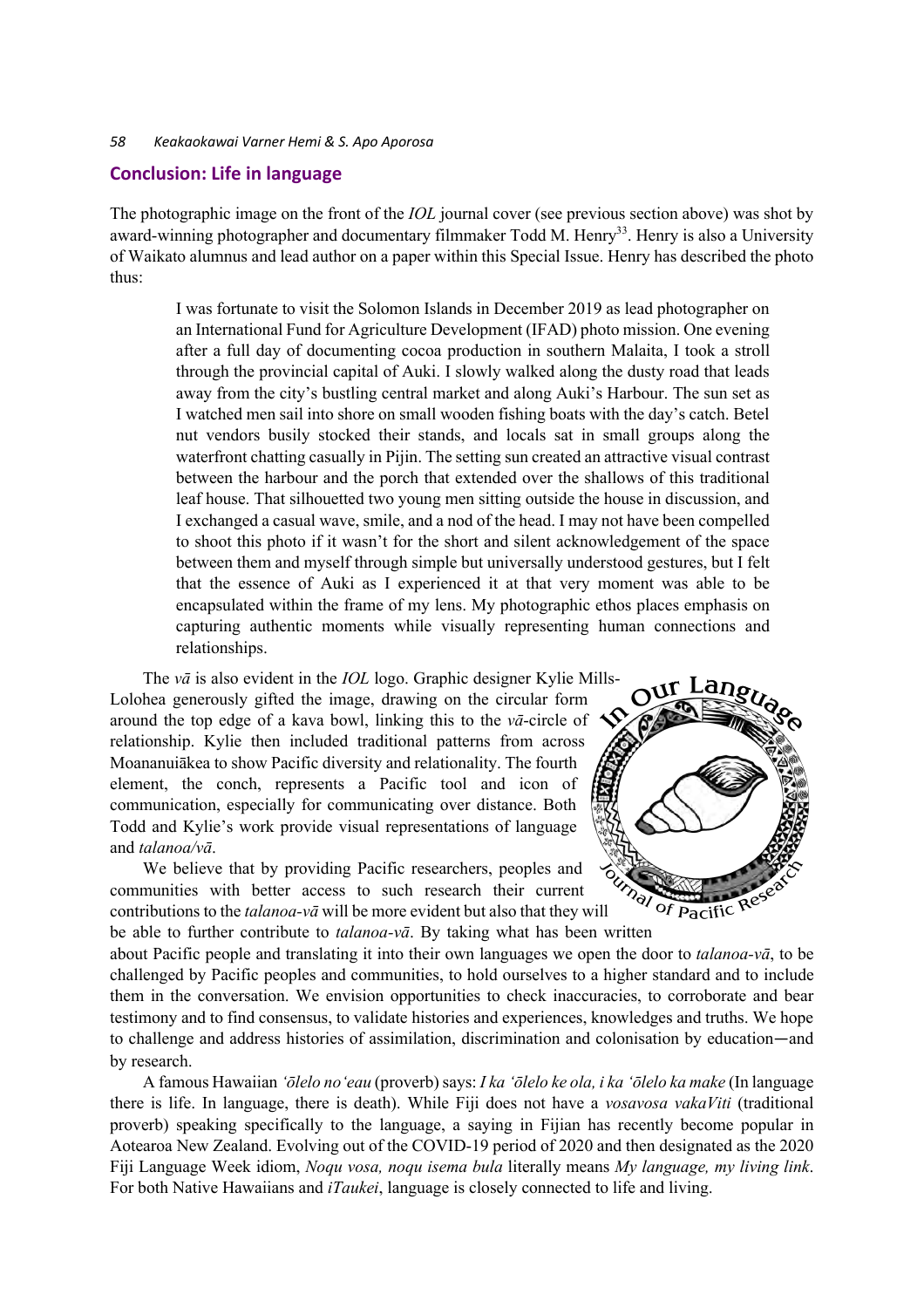In this imagining and exercise of *talanoa-vā* through Pacific language and initiatives such as *IOL*, we hope to 'live', to encourage ethical, culturally responsive and safe research practice, research characterised by utility and reciprocity for Pacific researchers and communities, and the enhancement and strengthening of cultural resilience through our languages.

# **References**

*Act of June 8, 1896, Chapter 57, Section 30* (Republic of Hawaii).

*Citizenship (Western Samoa) Act 1982* (New Zealand).

- Airini, A. M., Mila-Schaaf, K., Coxon, E., Mara, D., & Sanga, K. (2010). *Teu le va — Relationships across research and policy in Pasifika education: A collective approach to knowledge generation & policy development for action towards Pasifika education success*. Education Counts.
- Anae, M. (1998). *Fofoa-i-vao-*'*ese: The identity journeys of NZ-born Samoans* [Unpublished doctoral thesis]. University of Auckland, Auckland, New Zealand.
- Aporosa, S. (2010). Na yaqona kei na vuli: E rau veicoqacoqa li? Yaqona and education in Fiji: A clash of cultures? *Domodomo: A Scholarly Journal of the Fijian Museum*, *23*(1&2), 20–43.
- Aporosa, S. (2014). *Yaqona (kava) and education in Fiji: Investigating 'cultural complexities' from a post-development perspective*. Albany: Massey University, Directorate Pasifika@Massey.
- Aporosa, S. (2016). Māori academic success: Why the deficit perspectives? *Micronesian Educator: A Journal of Research and Practice on Education*, *23*, 33–51.
- BBC. (2021). *Canada: 751 unmarked graves found at residential school*. BBC News, June 25. https://www.bbc.com/news/world-us-canada-57592243
- Beamer, B. K. (2008). *Na wai ka mana? ʻŌiwi agency and European imperialism in the Hawaiian kingdom* [Unpublished doctoral thesis]. University of Hawaiʻi, Honolulu.
- Beckwith, M. (trans). (1978). *The Kumulipo: A Hawaiian creation myth*. Pueo Press.
- Claw, K., Anderson, G., Matthew, Z., Begay, R. L., Tsosie, K. S., Fox, K., & Garrison, N. (2018). A framework for enhancing ethical genomic research with indigenous communities. *Nature Communications, 9*(1), 2957–2957. https://doi.org/10.1038/s41467-018-05188-3
- Fiji Times. (2016). Change in dialects. *Fiji Times*. Nov. 5. https://www.fijitimes.com/change-indialects/
- Gillion, K. L. (1977). *The Fiji Indians: Challenge to European dominance 1920–1946*. Australian National University Press.
- Goodyear-Kaʻōpua, N. (2009) Rebuilding the ʻauwai: Connecting ecology, economy and education in Hawaiian schools. *AlterNative, 5*(2), 46. https://doi.org/10.1177/117718010900500204
- Lucas, P. N. (2000). E ola mau kākou i ka ōlelo makuahine: Hawaiian language policy and courts*. Hawaiian Journal of History, 34*, 1. http://hdl.handle.net/10524/431
- Hamilton, S. (2016) *The stolen island: Searching for Ata*. Bridget Williams Books. https://doi.org/10.7810/9780947518110
- Hawaii State Department of Education. (2021). *History of Hawaiian education.*  https://www.hawaiipublicschools.org/TeachingAndLearning/StudentLearning/HawaiianEdu cation/Pages/History-of-the-Hawaiian-Education-program.aspx
- Health Research Council. (2019). *Guidelines on Pacific health research.* Health Research Council of New Zealand: Auckland. https://tinyurl.com/4rxm5htu
- Hemi, K. V. (2016*). Everyone, no-one, someone and the Native Hawaiian learner* [Doctoral thesis, University of Waikato]. Research Commons. http://hdl.handle.net/10289/10697
- Hemi, K. V. (2017). Māori education as justice and reckoning. *New Zealand Yearbook of Jurisprudence, 15*, 79–101. https://hdl.handle.net/10289/13385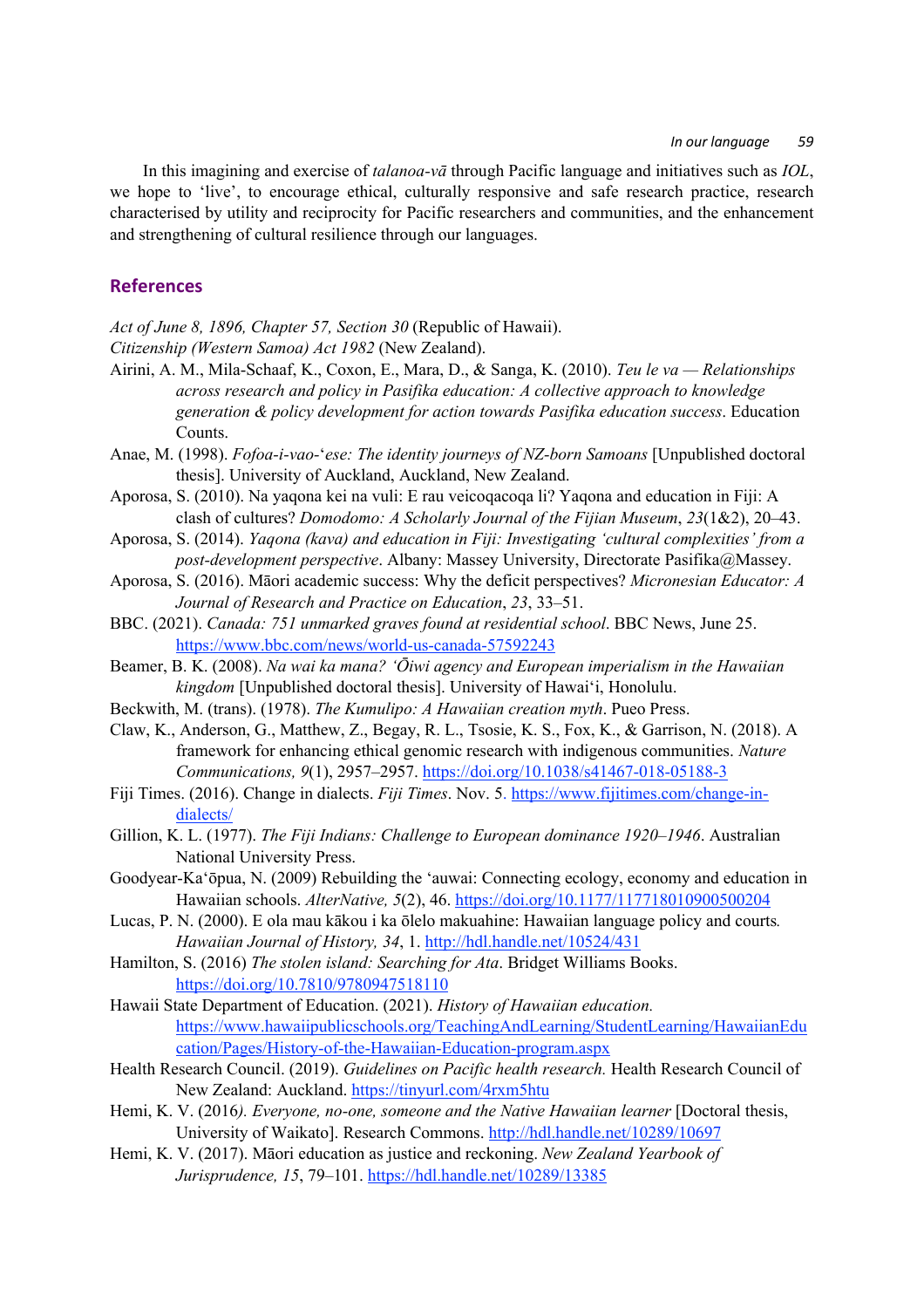- *60 Keakaokawai Varner Hemi & S. Apo Aporosa*
- Hemi, K. V. (2019). Reclaiming Hawaiian sovereignty. In S. Ratuva (Ed.), *Palgrave handbook of ethnicity* (pp. 927–965). Springer/Palgrave Macmillan. https://doi.org/10.1007/978-981-13- 2898-5\_77
- Hemi, K. V. (2021). Māori education through a human rights lens: Learners and educators as everyone, no-one, someone, complex, and indigenous rightsholders. In R. Joseph & R. Benton (Eds.), *Waking the taniwha: Māori governance in the 21st century* (pp. 471–517). Thomson Reuters.
- Hemi, K.V. (2021). *Pacific Strategic Plan 2021–2025. Strategic document*. University of Waikato: Office of the Vice-Chancellor. June 2021. https://www.waikato.ac.nz/about/governance/strategic-planning/pacific

Hereniko, V. (2000). Indigenous knowledge and academic imperialism. In R. Borofsky (Ed.), *Remembrances of Pacific pasts*. University of Hawaiʻi Press.

- Horne, G. (2007*). The white Pacific: US imperialism and black slavery in the South Seas after the Civil War.* University of Hawaiʻi Press. https://doi.org/10.1515/9780824865177
- International Covenant on Civil and Political Rights [ICCPR]. (1966*). 999 UNTS 171* (opened for signature 16 December 1966, entered into force 13 March 1976).
- Liu, D., & Alameda, C. (2011). Social determinants of health for native Hawaiian children and adolescents. *Hawaiʻi Medical Journal*, 70 (11 Suppl 2) 9–14.
- Manuela, S., & Sibley, C. G. (2014). Why do Pacific people with multiple ethnic affiliations have poorer subjective wellbeing? Negative ingroup affect mediates the identity tension effect. *Social Indicators Research*, 115, 319–336. https://doi.org/10.1007/s11205-012-0220-8
- Mello, M. M. & Wolf, L. E. (2010). The Havasupai Indian Tribe case—Lessons for research involving stored biologic samples. *New England Journal of Medicine*, 363(3), 204–207. https://doi.org/10.1056/NEJMp1005203
- Mila-Schaaf, K. (2009). Pacific health research guidelines: The cartography of an ethical relationship. *UNESCO International Social Science Journal*, 60(195), 135–143. https://doi.org/10.1111/j.1468-2451.2009.01707.x
- Mila-Schaaf, K. (2010). *Polycultural capital and the Pasifika second generation: Negotiating identities in diasporic places* [Unpublished doctoral thesis]. Massey University, Albany, New Zealand.
- Naepi, S. (2019). Why isn't my professor Pasifika? A snapshot of the academic workforce in New Zealand universities. *MAI Journal*, 8(2), 219–234. https://doi.org/10.20507/MAIJournal.2019.8.2.9
- Okihiro, G. (2008). *Island world: A history of Hawaii and the United States*. University of California Press.
- Osorio, J. K. (2002). *Dismembering the lāhui: A history of the Hawaiian nation to 1887*. University of Hawaiʻi Press. https://doi.org/10.1515/9780824845407
- Penetito, W., & Sanga, K. (2003). A conversation on the philosophy and practice of teaching research in Māori and Pacific education*. New Zealand Annual Review of Education, 12,* 21–37. https://doi.org/10.26686/nzaroe.v0i12.1430
- Pilkington, E. (2021). Bones of black children killed in police bombing used in Ivy League anthropology course. *The Guardian.* April 23. https://www.theguardian.com/usnews/2021/apr/22/move-bombing-black-children-bones-philadelphia-princeton-pennsylvania
- Preza, D. C. (2010). *The empirical writes back: Re-examining Hawaiian dispossession resulting from the māhele of 1848* [Unpublished doctoral thesis]. University of Hawaiʻi, Honolulu.
- Puamau, V. Q. L. (1999). *Affirmative action and racial inequality in education: The case of Fiji* [Unpublished doctoral thesis]. The University of Queensland, St. Lucia, Brisbane.
- Rapatahana, V., & Bunce, P. (Eds.). (2012). *English language as hydra: Its impacts on non-English cultures*. Multilingual Matters. https://doi.org/10.21832/9781847697516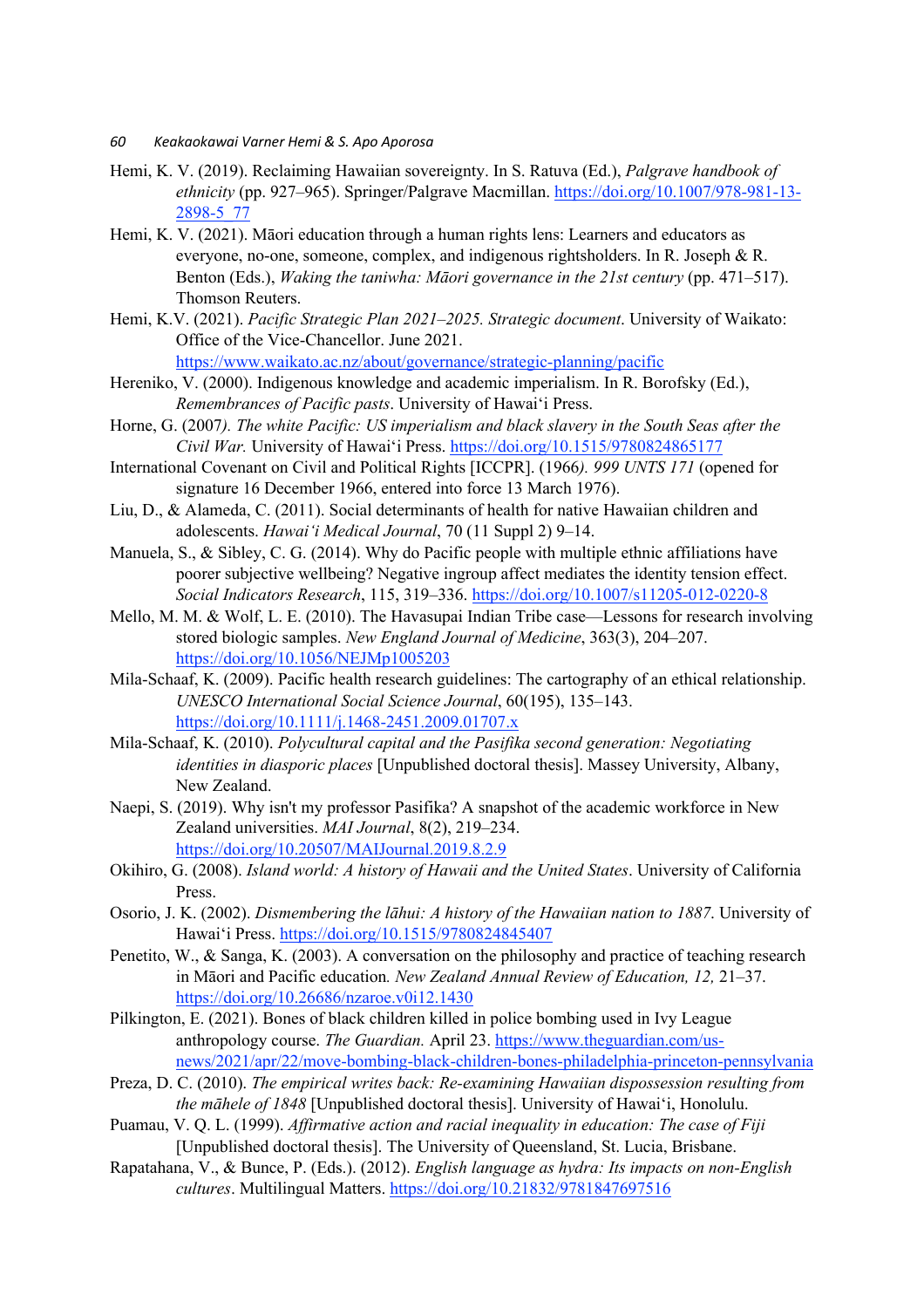- Sanga, K., & Reynolds, M. (2017). To know more of what it is and what it is not: Pacific research on the move. *Pacific Dynamics Journal of Interdisciplinary Research, 1*(2), 198–204.
- Sanga, K., & Reynolds, M. (2020). Knowledge guardianship, custodianship and ethics: A Melanesian perspective. *AlterNative, 16*(2), 99–107. https://doi.org/10.1177/1177180120917481
- Sanga, K., Reynolds, M., Paulsen, I., Spratt, R., & Maneipuri, M. (2018). A tok stori about tok stori. Melanesian relationality in action as research, leadership and scholarship. *Global Comparative Education: Journal of the WCCES*, *2*(1), 3–19.
- Scarr, D. (1983). *Fiji: The three-legged stool*. Macmillan Education for the Ratu Sir Lala Sukuna Biography Committee.
- Schutz, A. J. (1994*). The voices of Eden: A history of Hawaiian language studies*. University of Hawaiʻi Press.
- Schluter, P. J., Collet, O. A. M., Tautolo, E., Iusitini, L., Kokaua, J., & Paterson, J. (2020). Pacific and English language fluency and mental disorder symptom indications among Pacific mothers in New Zealand: Findings from the Pacific islands families study. *Asia Pacific Journal of Public Health*, 1–8. https://doi.org/10.1177/1010539520956433
- Silva, N. K. (2004). *Aloha betrayed: Native Hawaiian resistance to American colonialism*. Duke University Press. https://doi.org/10.1215/9780822386223
- Skloot, R. (2010). *The immortal life of Henrietta Lacks.* Crown Publishers.
- Smith, L. T. (1999). *Decolonizing methodologies: Research and Indigenous peoples*. Zed Books.
- Sodeke, S. O., & Powell, L. R. (2019). Paying tribute to Henrietta Lacks at Tuskegee University and at The Virginia Henrietta Lacks Commission, Richmond, Virginia. *Journal of Health Care for the Poor and Underserved*, *30*(4,) 1–11. https://doi.org/10.1353/hpu.2019.0109
- Souza, K., & Walk, K. K. (2015). Ōlelo Hawaiʻi and Native Hawaiian education. In M. K. MacKenzie (Ed.), with S. Serrano & K. Sproat, *Native Hawaiian law: A treatise*. Native Hawaiian Legal Corporation, Ka Huli Ao Center for Excellence in Native Hawaiian Law at the William S. Richardson School of Law and University of Hawaiʻi at Mānoa, Honolulu.
- Spate, O. H. K. (1959). *The Fijian people: Economic problems and prospects*. Legislative Council, Paper No. 13. Government Press.
- Suaalii-Sauni, T., & Fulu-Aiolupotea, S. M. (2014). Decolonising Pacific research, building Pacific research communities and developing Pacific research tools: The case of the talanoa and the faafaletui in Samoa. *Asia Pacific Viewpoint, 55*(3), 331–344. https://doi.org/10.1111/apv.12061
- Subramani, A. (2000). Re-inscribing vision. In F. Pene, H. Tavola, & A. Croghan (Eds.), *Learning together: Directions for education in the Fiji Islands* (pp. 1–68). Government Printer.
- Szyf, M., Weaver, I., Provencal, N., McGowan, P. O., Tremblay, R. E., & Meaney, M. J. (2010). Epigenetics and behaviour. In R. E. Tremblay, M. A. G. van Aken, & W. Koops (Eds.), *Development and prevention of behaviour problems* (pp. 25–59). Psychology Press.
- Tamasese, K., Peteru, C., Waldegrave, C., & Bush, A. (2005). Ole taeao afua, the new morning: A qualitative investigation into Samoan perspectives on mental health and culturally appropriate services. *Australian and New Zealand Journal of Psychiatry, 39*(4), 300–309. https://doi.org/10.1080/j.1440-1614.2005.01572.x
- Tavola, H. (1991). *Secondary education in Fiji: A key to the future*. Institute of Pacific Studies of the University of the South Pacific.
- Tawhai, V., & Gray-Sharp, K. (Eds). (2013). *Always speaking: The Treaty of Waitangi and public policy*. Huia.
- Thaman, K. H. (1993). Looking towards the source: A consideration of (cultural) context in teacher education. *Contemporary Issues in Education*, *11*(2), 88–93.
- Tiatia, J. (1998). *Caught between cultures: A New Zealand-born Pacific Island perspective*. Christian Research Association.